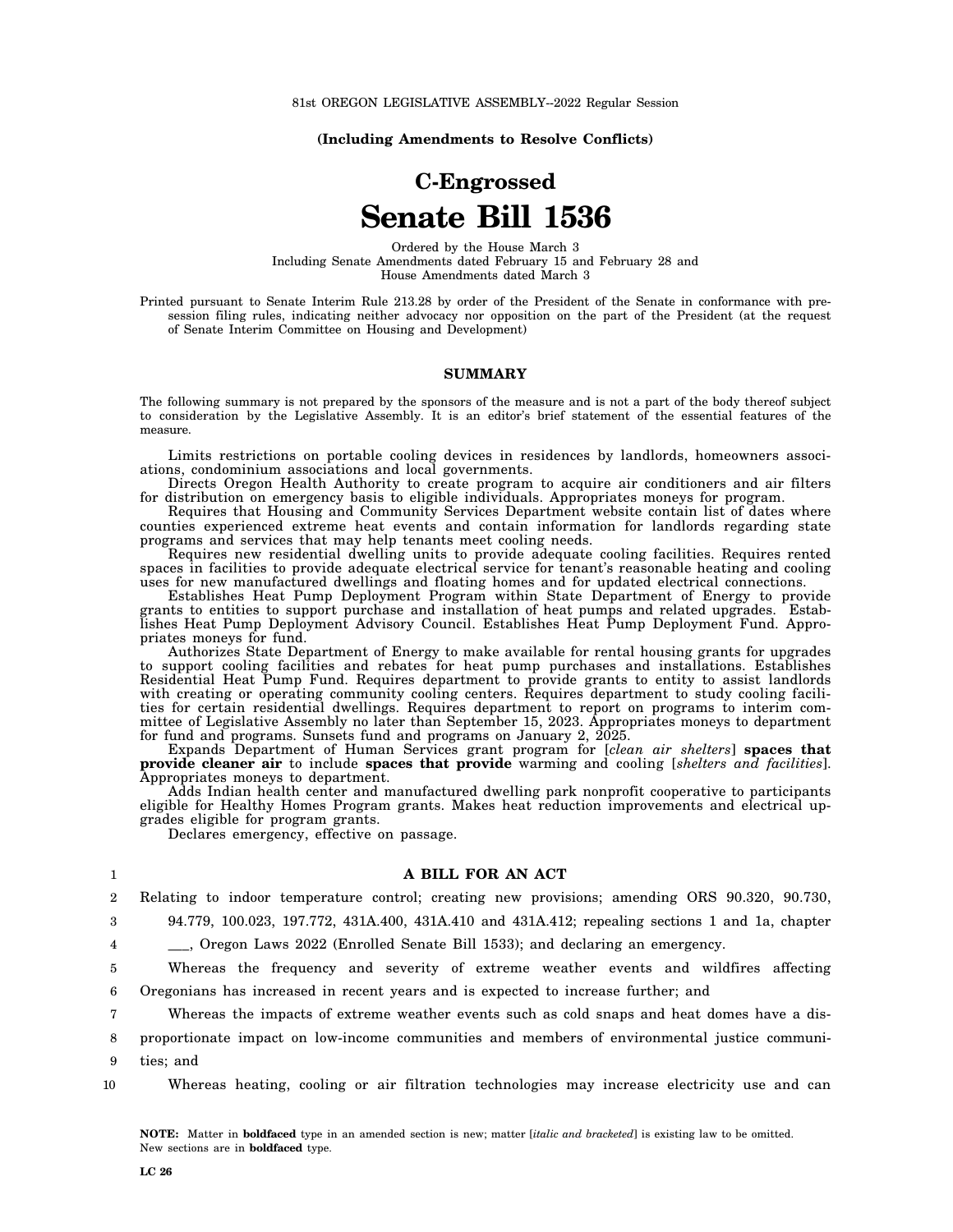| 1      | impact the energy burden of low-income residential customers and residential customers who are |
|--------|------------------------------------------------------------------------------------------------|
| 2      | members of environmental justice communities; and                                              |
| 3      | Whereas energy efficient air conditioners and heat pumps and other energy burden mitigation    |
| 4      | measures can save renters and homeowners money on utility bills and improve the comfort and    |
| 5      | habitability of dwellings; now, therefore,                                                     |
| 6      | Be It Enacted by the People of the State of Oregon:                                            |
| 7      |                                                                                                |
| 8      | PORTABLE COOLING DEVICES                                                                       |
| 9      |                                                                                                |
| 10     | SECTION 1. Section 2 of this 2022 Act is added to and made a part of ORS chapter 90.           |
| 11     | SECTION 2. (1) As used in this section:                                                        |
| 12     | (a) "Extreme heat event" means a day on which National Weather Service of the Na-              |
| 13     | tional Oceanic and Atmospheric Administration has predicted or indicated that there exists     |
| 14     | a heat index of extreme caution for the county.                                                |
| 15     | (b) "Portable cooling device" includes air conditioners and evaporative coolers, including     |
| 16     | devices mounted in a window or that are designed to sit on the floor but not including de-     |
| 17     | vices whose installation or use requires alteration to the dwelling unit.                      |
| 18     | (2) A landlord may not prohibit or restrict a tenant from installing or using a portable       |
| 19     | cooling device of the tenant's choosing, unless:                                               |
| 20     | (a) The installation or use of the device would:                                               |
| 21     | (A) Violate building codes or state or federal law;                                            |
| 22     | (B) Violate the device manufacture's written safety guidelines for the device;                 |
| 23     | (C) Damage the premises or render the premises uninhabitable; or                               |
| 24     | (D) Require amperage to power the device that cannot be accommodated by the power              |
| 25     | service to the building, dwelling unit or circuit;                                             |
| 26     | (b) If the device would be installed in a window:                                              |
| 27     | (A) The window is a necessary egress from the dwelling unit;                                   |
| 28     | (B) The device would interfere with the tenant's ability to lock a window that is acces-       |
| 29     | sible from outside;                                                                            |
| 30     | (C) The device requires the use of brackets or other hardware that would damage or void        |
| 31     | the warranty of the window or frame, puncture the envelope of the building or otherwise        |
| $32\,$ | cause significant damages;                                                                     |
| 33     | (D) The restrictions require that the device be adequately drained to prevent damage to        |
| 34     | the dwelling unit or building; or                                                              |
| 35     | (E) The restrictions require that the device be installed in a manner that prevents risk       |
| 36     | of falling; or                                                                                 |
| 37     | (c) The restrictions require that the device be:                                               |
| 38     | (A) Installed or removed by the landlord or landlord's agent;                                  |
| 39     | (B) Subject to inspection or servicing by the landlord or landlord's agent; or                 |
| 40     | (C) Removed from October 1 through April 30.                                                   |
| 41     | (3) A landlord may not enforce a restriction on portable cooling devices against a tenant      |
| 42     | allowed under subsection (2) of this section unless the restrictions are in writing and deliv- |
| 43     | ered to the tenant. The written restrictions must include whether the landlord intends to      |
| 44     | operate, whenever there is an extreme heat event for the county of the premises, one or        |
| 45     | more community cooling spaces available to the tenant that are located on or near the          |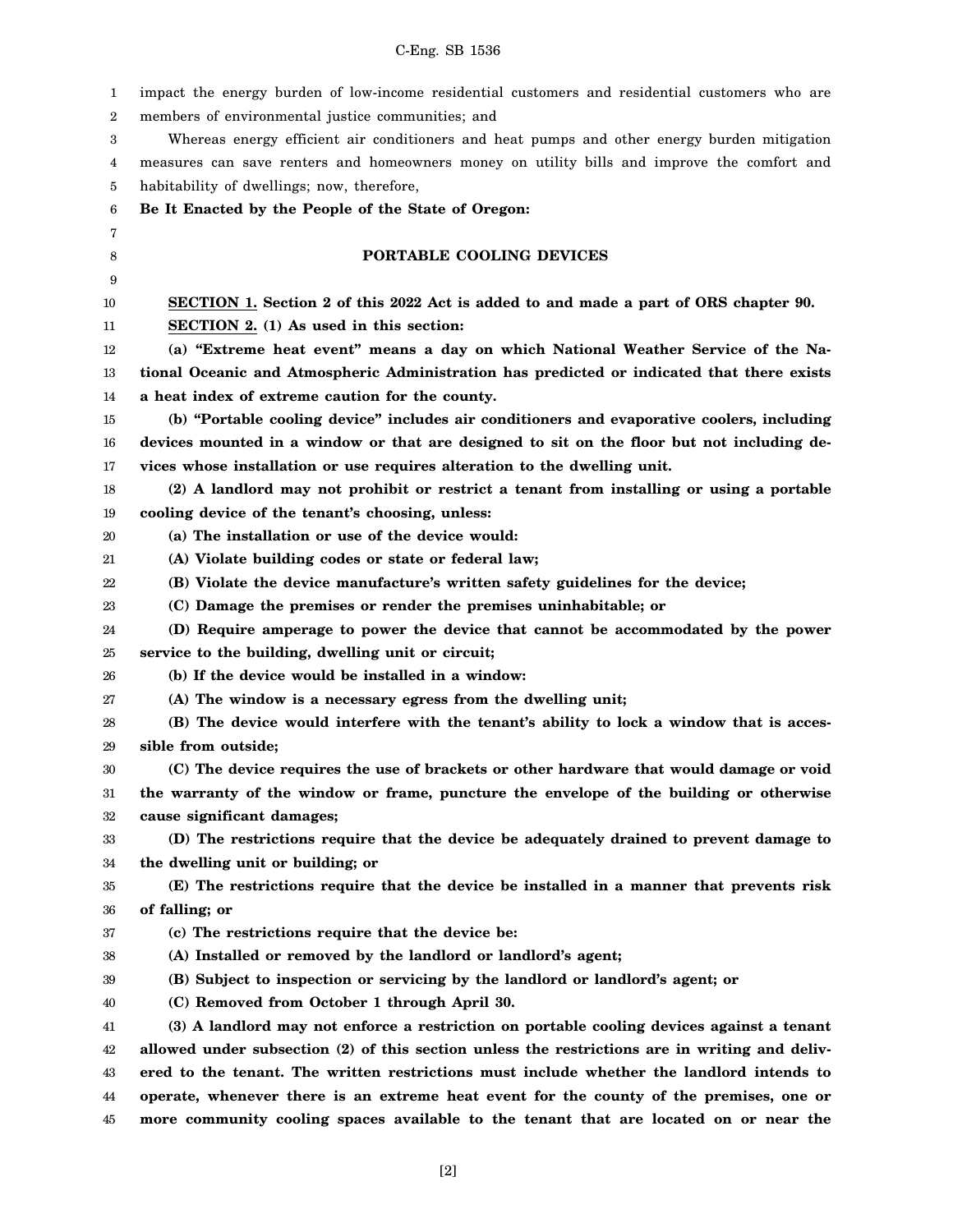1 2 3 4 5 6 7 8 9 10 11 12 13 14 15 16 17 18 19 20 21 22 23 24 25 26 27 28 29 30 31 32 33 34 35 36 37 38 39 40 41 42 43 44 **premises and that maintain a temperature of not higher than 80 degrees Fahrenheit. (4) A landlord is immune from liability for any claim for damages, injury or death caused by a portable cooling device installed by the tenant. (5) A landlord who must limit portable cooling devices for a building under subsection (2)(a)(D) of this section shall prioritize allowing the use of devices for individuals who require a device to accommodate a disability. A landlord is not responsible for any interruption in electrical service that is not caused by the landlord, including interruptions caused by an electrical supply's inability to accommodate use of a portable cooling device. (6) If a landlord issues a termination notice under ORS 90.392 or 90.630 based on a violation of a restriction regulating a portable cooling device allowed under subsection (2) of this section: (a) On each day that there is an extreme heat event for the county of the premises, the notice period described in ORS 90.392 (3), (4), (5) or (6) or 90.630 (1), (3) or (6) does not run. (b) The termination notice must state: (A) The deadline of a cure period designated in the notice, if any; (B) That the date of termination specified in the notice will be extended by one day for each day that there is an extreme heat event for the county of the premises; and (C) That information regarding days with an extreme heat event can be found on the website for the Housing and Community Services Department. SECTION 3.** ORS 94.779 is amended to read: 94.779. (1) A provision of a planned community's governing document or landscaping or architectural guidelines that imposes irrigation requirements on an owner or the association is void and unenforceable while any of the following is in effect: (a) A declaration by the Governor that a severe, continuing drought exists or is likely to occur in a political subdivision within which the planned community is located; (b) A finding by the Water Resources Commission that a severe, continuing drought exists or is likely to occur in a political subdivision within which the planned community is located; (c) An ordinance adopted by the governing body of a political subdivision within which the planned community is located that requires conservation or curtailment of water use; or (d) A rule adopted by the association under subsection (2) of this section to reduce or eliminate irrigation water use. (2) Notwithstanding any provision of a planned community's governing documents or landscaping or architectural guidelines imposing irrigation requirements on an owner or the association, an association may adopt rules that: (a) Require the reduction or elimination of irrigation on any portion of the planned community. (b) Permit or require the replacement of turf or other landscape vegetation with xeriscape on any portion of the planned community. (c) Require prior review and approval by the association or its designee of any plans by an owner or the association to replace turf or other landscape vegetation with xeriscape. (d) Require the use of best practices and industry standards to reduce the landscaped areas and minimize irrigation of existing landscaped areas of common property where turf is necessary for the function of the landscaped area. (3) Except as provided in subsections (4) and (5) of this section, **if adopted on or after January 1, 2018,** the following provisions of a planned community's governing document are void and

45 unenforceable: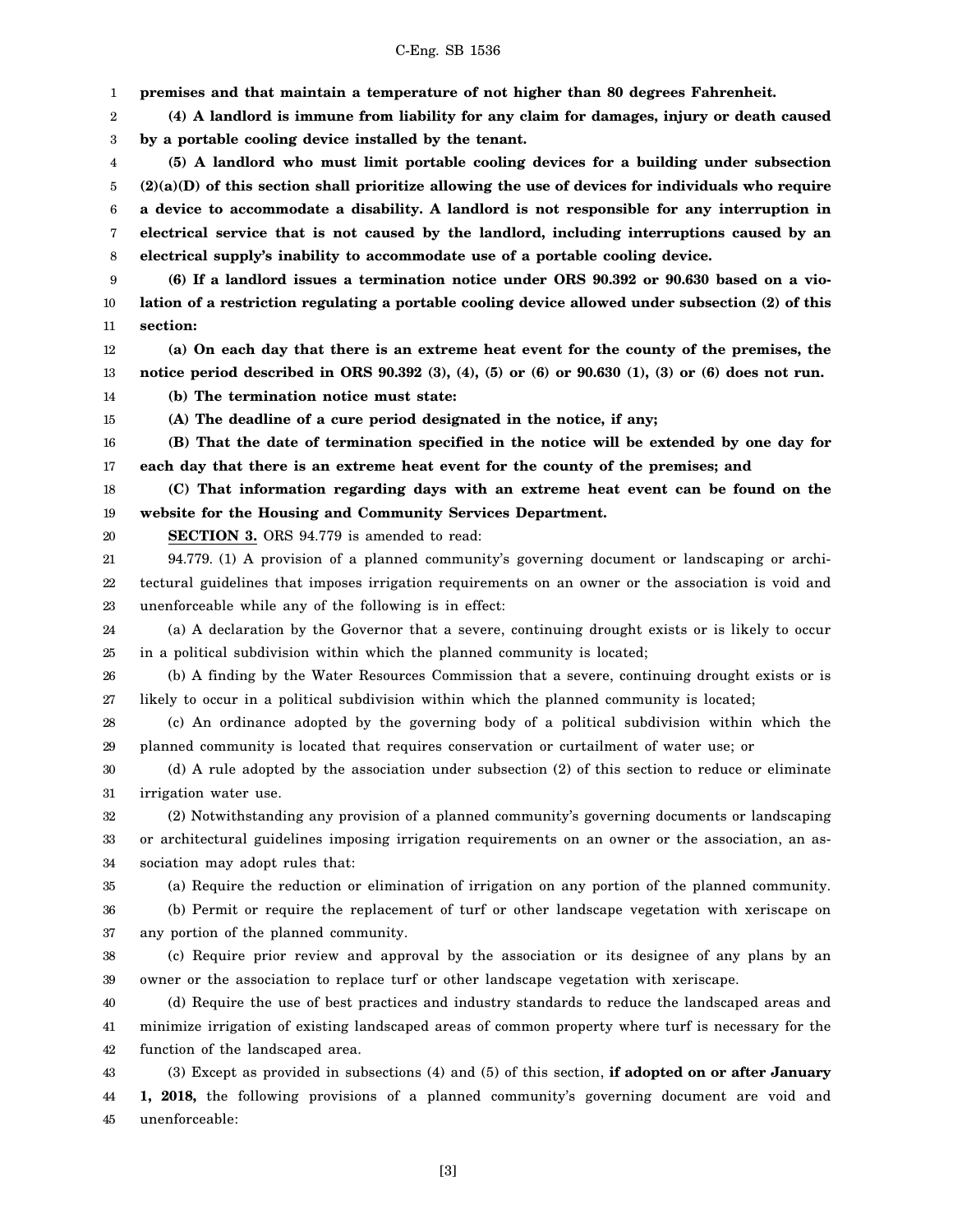(a) A provision that prohibits or restricts the use of the owner's unit or lot as the premises of

1

2 3 4 5 6 7 8 9 10 11 12 13 14 15 16 17 18 19 20 21 22 23 24 25 26 27 28 29 30 31 32 33 34 35 36 37 38 39 40 41 42 43 an exempt family child care provider participating in the subsidy program under ORS 329A.500; or (b) If the unit does not share a wall, floor or ceiling surface in common with another unit, a provision that prohibits or restricts the use of the owner's unit or lot as a certified or registered family child care home pursuant to ORS 329A.250 to 329A.450. (4) Subsection (3) of this section does not prohibit a homeowners association from adopting or enforcing a provision of the planned community's governing document that regulates parking, noise, odors, nuisance, use of common property or activities that impact the cost of insurance policies held by the planned community, provided the provision: (a) Is reasonable; and (b) Does not have the effect of prohibiting or restricting the use of a unit or lot as the premises of an exempt family child care provider participating in the subsidy program under ORS 329A.500 or as a certified or registered family child care home pursuant to ORS 329A.250 to 329A.450. (5)(a) Subsection (3) of this section does not apply to planned communities that provide housing for older persons. (b) As used in this subsection, "housing for older persons" has the meaning given that term in ORS 659A.421. **(6) A provision in a planned community's governing document that restricts or prohibits the installation or use of a portable cooling device, as defined in section 2 (1) of this 2022 Act, is void and unenforceable, unless: (a) The installation or use of the device would: (A) Violate building codes or state or federal law; or (B) Violate the device manufacture's written safety guidelines for the device; or (b) The restrictions are only to require that the device be removed from October 1 through April 30. SECTION 4.** ORS 100.023 is amended to read: 100.023. (1) A provision of a condominium's governing document or landscaping or architectural guidelines that imposes irrigation requirements on a unit owner or the association is void and unenforceable while any of the following is in effect: (a) A declaration by the Governor that a severe, continuing drought exists or is likely to occur in a political subdivision within which the condominium is located; (b) A finding by the Water Resources Commission that a severe, continuing drought exists or is likely to occur in a political subdivision within which the condominium is located; (c) An ordinance adopted by the governing body of a political subdivision within which the condominium is located that requires conservation or curtailment of water use; or (d) A rule adopted by the association under subsection (2) of this section to reduce or eliminate irrigation water use. (2) Notwithstanding any provision of a condominium's governing document or landscaping or architectural guidelines imposing irrigation requirements on a unit owner or the association, an association may adopt rules that: (a) Require the reduction or elimination of irrigation on any portion of the condominium. (b) Permit or require the replacement of turf or other landscape vegetation with xeriscape on any portion of the condominium.

44 45 (c) Require prior review and approval by the association or its designee of any plans by a unit owner or the association to replace turf or other landscape vegetation with xeriscape.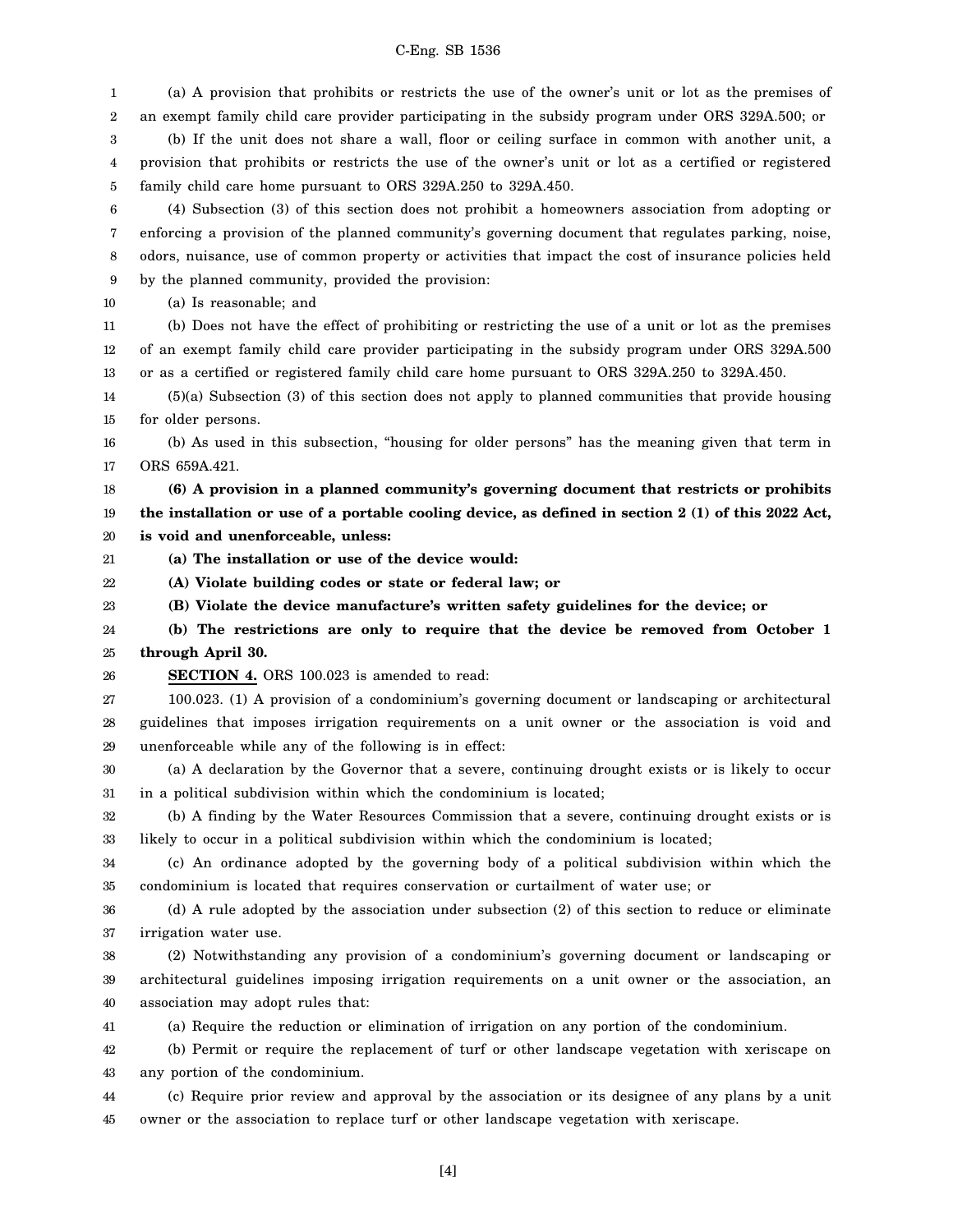1 2 3 (d) Require the use of best practices and industry standards to reduce the landscaped areas and minimize irrigation of existing landscaped general common elements where turf is necessary for the function of the general common elements.

4 5 (3) Except as provided in subsections (4) and (5) of this section, **if adopted after January 1, 2018,** the following provisions of a condominium's governing document are void and unenforceable:

6 7 8 9 (a) A provision that prohibits or restricts the use of the unit owner's condominium unit or any limited common element designated for exclusive use by the occupants of the unit as the premises of an exempt family child care provider participating in the subsidy program under ORS 329A.500; or

10 11 12 13 (b) If the condominium unit does not share a wall, floor or ceiling surface in common with another unit, a provision that prohibits or restricts the use of the unit owner's condominium unit or any limited common element designated for exclusive use by the occupants of the unit as a certified or registered family child care home pursuant to ORS 329A.250 to 329A.450.

14 15 16 17 (4) Subsection (3) of this section does not prohibit an association of unit owners from adopting or enforcing a provision of the condominium's governing document that regulates parking, noise, odors, nuisance, use of common elements or activities that impact the cost of insurance policies held by the condominium, provided the provision:

18 (a) Is reasonable; and

19 20 21 (b) Does not have the effect of prohibiting or restricting the use of a unit as the premises of an exempt family child care provider participating in the subsidy program under ORS 329A.500 or as a certified or registered family child care home pursuant to ORS 329A.250 to 329A.450.

22 23 (5)(a) Subsection (3) of this section does not apply to condominiums that provide housing for older persons.

24 25 (b) As used in this subsection, "housing for older persons" has the meaning given that term in ORS 659A.421.

26 27 28 **(6) A provision in a condominium's governing document that restricts or prohibits the installation or use of a portable cooling device, as defined in section 2 (1) of this 2022 Act, is void and unenforceable, unless:**

- 29 **(a) The installation or use of the device would:**
- 30 **(A) Violate building codes or state or federal law;**
- 31 **(B) Violate the device manufacture's written safety guidelines for the device;**
- 32 **(C) Interfere with the common elements of the condominium; or**

33 34 **(D) Require amperage to power the device that cannot be accommodated by the power service to the building, unit or circuit;**

35 **(b) The device would be installed in a window and:**

36 **(A) The window is a necessary egress from the unit;**

37 38 **(B) The device would interfere with the unit owner's ability to lock a window that is accessible from outside;**

39 40 41 **(C) Requires the use of brackets or other hardware that would damage or void the warranty of the window or frame, puncture the envelope of the building or otherwise cause significant damages;**

42 43 **(D) The restrictions require that the device be adequately drained to prevent damage to the dwelling unit or building; or**

44 45 **(E) The restrictions require that the device be installed in a manner that prevents risk of falling; or**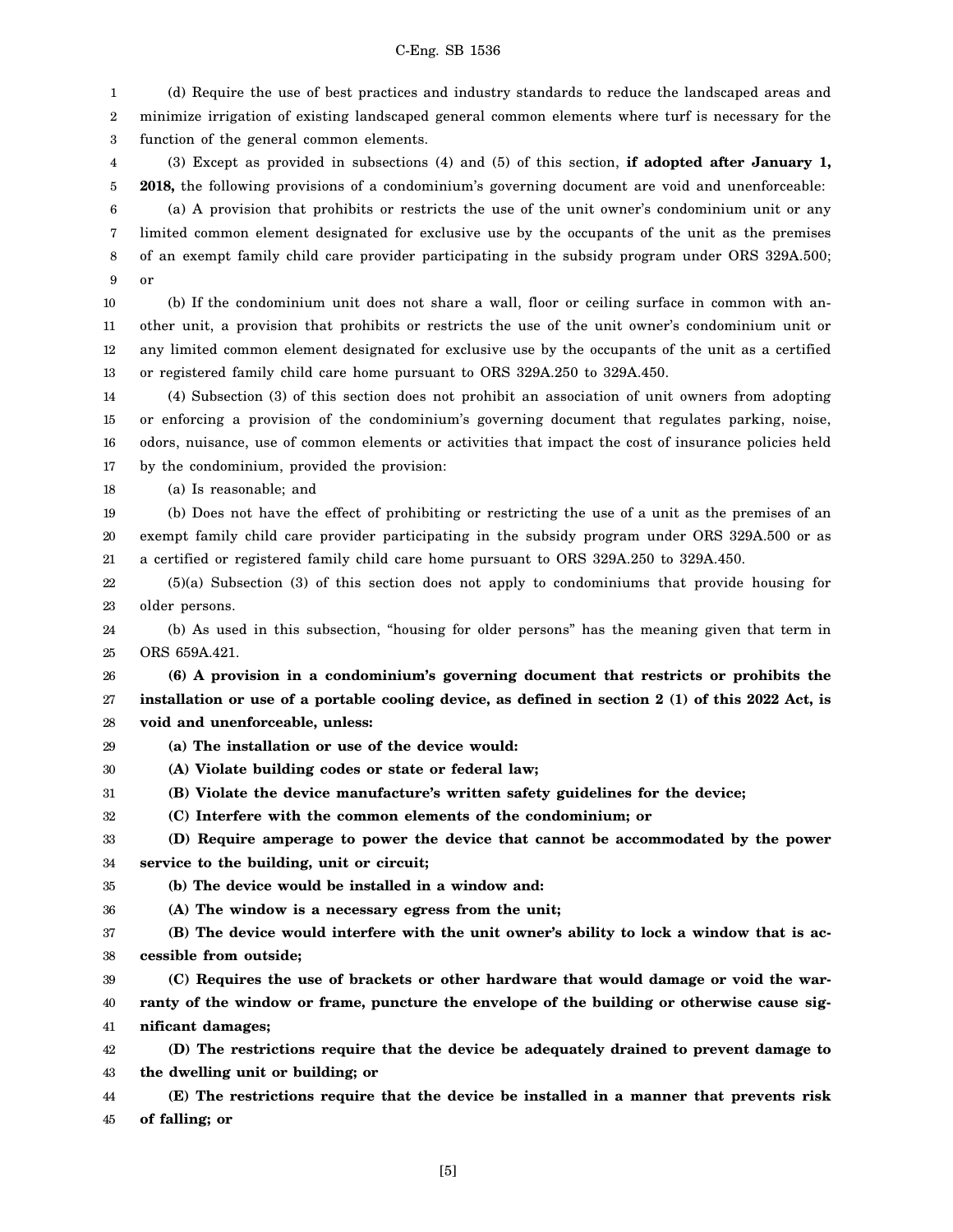1 2 3 4 5 6 7 8 9 10 11 12 13 14 15 16 17 18 19 20 21 22 23 24 25 26 27 28 29 30 31 32 33 34 35 36 37 38 39 40 41 42 43 44 45 **(c) The restrictions are only to require that the device be: (A) Installed by building maintenance or a licensed contractor; or (B) Removed from October 1 through April 30. SECTION 5.** ORS 197.772 is amended to read: 197.772. (1) Notwithstanding any other provision of law, a local government shall allow a property owner to refuse to consent to any form of historic property designation at any point during the designation process. Such refusal to consent shall remove the property from any form of consideration for historic property designation under ORS 358.480 to 358.545 or other law, except for consideration or nomination to the National Register of Historic Places pursuant to the National Historic Preservation Act of 1966, as amended (54 U.S.C. 300101 et seq.). (2) A permit for the demolition or modification of property removed from consideration for historic property designation under subsection (1) of this section may not be issued during the 120-day period following the date of the property owner's refusal to consent. (3) A local government shall allow a property owner to remove from the property a historic property designation that was imposed on the property by the local government. **(4) A local government may not enforce any ordinance or design regulation restricting the use of a portable cooling device, as defined in section 2 (1) of this 2022 Act, based on a historic property designation for property used as a residential tenancy, unless: (a) The restriction is necessary to protect or prohibit the removal of historical architectural features of the property; or (b) The restriction only requires that the device be removed from October 1 through April 30. SECTION 6. (1) Section 2 of this 2022 Act applies to tenancies commenced before, on or after the effective date of this 2022 Act. (2) The amendments to ORS 94.779 by section 3 of this 2022 Act apply to provisions in governing documents adopted before, on or after the effective date of this 2022 Act. (3) The amendments to ORS 100.023 by section 4 of this 2022 Act apply to provisions in a condominium's governing document adopted before, on or after the effective date of this 2022 Act. (4) The amendments to ORS 197.772 by section 5 of this 2022 Act apply to ordinances and design regulations adopted by a local government before, on or after the effective date of this 2022 Act. AIR CONDITIONER AND AIR FILTER DEPLOYMENT PROGRAM SECTION 7. (1) As used in this section: (a) "Air conditioner" means a portable, stand-up air conditioner that has an energy efficiency ratio rating of eight or higher. (b)(A) "Air filter" means an air filtering device that uses a high-efficiency particulate air (HEPA) filter to remove contaminating particles from the air. (B) "Air filter" does not include a device that is labeled an "air purifier" and that uses an electrostatic or ionizing process. (c) "Eligible distribution entity" means a: (A) Local government as defined in ORS 174.116;**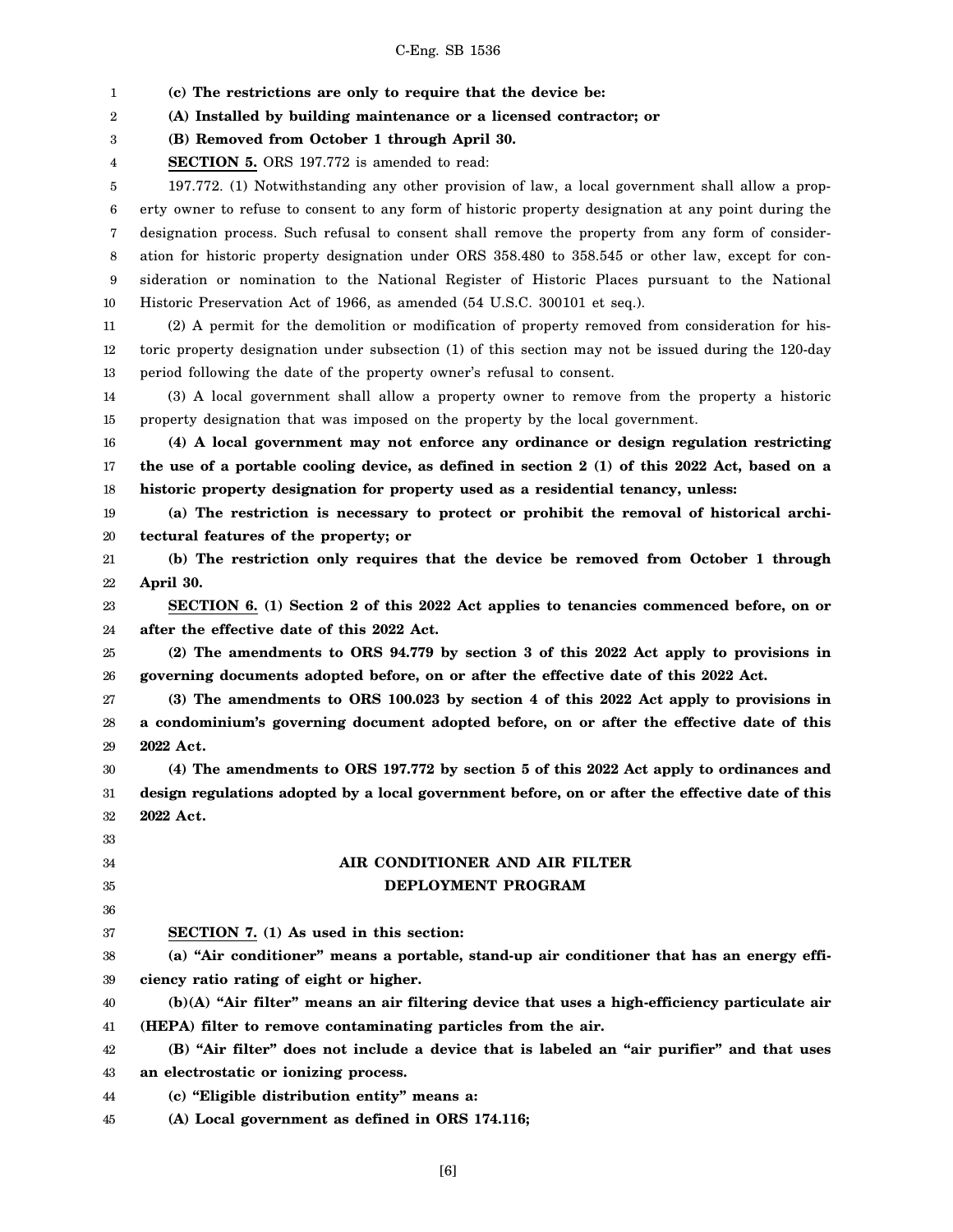1 2 3 4 5 6 7 8 9 10 11 12 13 14 15 16 17 18 19 20 21 22 23 24 25 26 27 28 29 30 31 32 33 34 35 36 37 38 39 40 41 42 43 44 45 **(B) Local housing authority; (C) Nonprofit organization; (D) Federally recognized Indian tribe in Oregon; (E) Indian health center; (F) Coordinated care organization as defined in ORS 414.025; (G) Community action agency as described in ORS 458.505; (H) Manufactured dwelling park nonprofit cooperative as defined in ORS 62.803; (I) Landlord that has a residential tenant who has received medical assistance through the Oregon Health Authority, the Department of Human Services or Medicare within the past 12 months; (J) Electric utility as defined in ORS 757.600; or (K) Natural gas utility as defined in ORS 757.392. (d) "Medical assistance" has the meaning given that term in ORS 414.025. (2)(a) The Oregon Health Authority shall create a program to: (A) Acquire a supply of air conditioners and air filters; and (B) Distribute the air conditioners and air filters to eligible distribution entities that will provide the air conditioners and air filters on an emergency basis to eligible individuals as described in subsection (4) of this section. (b) The Oregon Health Authority may provide or contract with one or more third parties to administer the program. (3) The administrator of the program shall: (a) Determine the percentage of program funds needed to support the costs of installation and materials for installation. (b) Determine the percentage of program funds, but no more than 10 percent of program funds, needed to cover the costs of the authority or a third party or parties and eligible distribution entities in administering the program. (c) Make technical assistance resources available to individuals who receive an air conditioner or air filter under the program that answer questions about the installation, use and maintenance of the air conditioners and air filters. (d) Provide technical assistance to eligible distribution entities, including assistance that supports the distribution, installation and maintenance of the air conditioners and air filters. (4) An eligible distribution entity may distribute air conditioners and air filters under this section only to individuals who: (a) Are eligible to receive medical assistance through the Oregon Health Authority, the Department of Human Services or Medicare, or have received any of these services in the past 12 months; (b) Reside in any type of housing or recreational vehicle, as defined in ORS 174.101, that has electricity for operating the air conditioner or air filter; and (c) Upon receiving an air conditioner or air filter, provide an attestation that the individual can safely and legally install the air conditioner or air filter in the individual's home or recreational vehicle. (5) The Oregon Health Authority shall make available a list of eligible distribution entities participating in the program to: (a) Individuals who are eligible to receive medical assistance through the Oregon Health Authority or Department of Human Services.**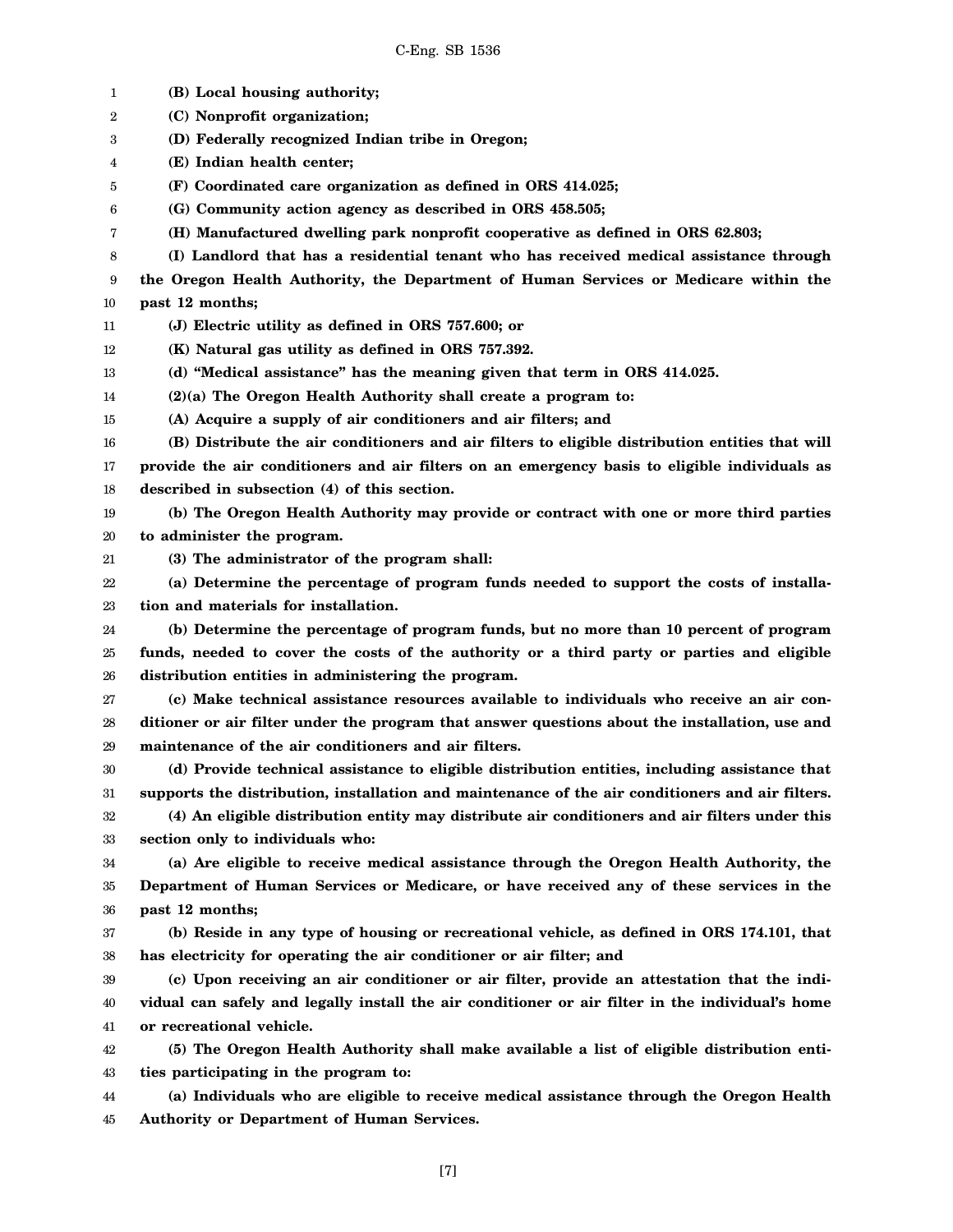1 2 3 4 5 6 7 8 9 10 11 12 13 14 15 16 17 18 19 20 21 22 23 24 25 26 27 28 29 30 31 32 33 34 35 36 37 38 39 40 41 42 43 44 45 **(b) The 2-1-1 system provided for in ORS 403.400 to 403.430. (c) The Housing and Community Services Department. (6) The Oregon Health Authority and any eligible distribution entity participating in the program are immune from civil liability for: (a) The functioning, safety or impact of any air conditioner or air filter distributed by the program. (b) Any heat-related health impacts to an individual using an air conditioner or air filter distributed by the program. (7) The Oregon Health Authority shall adopt rules to implement the program. SECTION 8. In addition to and not in lieu of any other appropriation, there is appropriated to the Oregon Health Authority, for the biennium ending June 30, 2023, out of the General Fund, the amount of \$5,000,000, for the program created under section 7 of this 2022 Act. HOUSING AND COMMUNITY SERVICES DEPARTMENT WEBSITE SECTION 9. Section 10 of this 2022 Act is added to and made a part of ORS chapter 458. SECTION 10. The Housing and Community Services Department shall make available on the department's website: (1) A list of dates and counties in which there exists an extreme heat event as defined in section 2 of this 2022 Act. Dates published on the website must remain on the website for at least one year. (2) Information regarding relevant programs and services available to landlords to provide adequate cooling under ORS 90.320 (1)(m) or 90.730 (3)(d), including: (a) Programs administered by the department; (b) Information provided by the Oregon Health Authority regarding programs administered by the authority, including the list of eligible distribution entities compiled under section 7 (5) of this 2022 Act; (c) Information provided by the State Department of Energy regarding programs administered by the department; (d) Programs administered by the nongovernmental entity that administers public purpose charge moneys under ORS 757.612 (3)(d); and (e) Federal programs, rebates or incentives, including those administered by the Bonneville Power Administration. COOLING REQUIREMENTS IN NEW UNITS SECTION 11.** ORS 90.320 is amended to read: 90.320. (1) A landlord shall at all times during the tenancy maintain the dwelling unit in a habitable condition. For purposes of this section, a dwelling unit shall be considered unhabitable if it substantially lacks: (a) Effective waterproofing and weather protection of roof and exterior walls, including windows and doors; (b) Plumbing facilities that conform to applicable law in effect at the time of installation[*,*] and **are** maintained in good working order;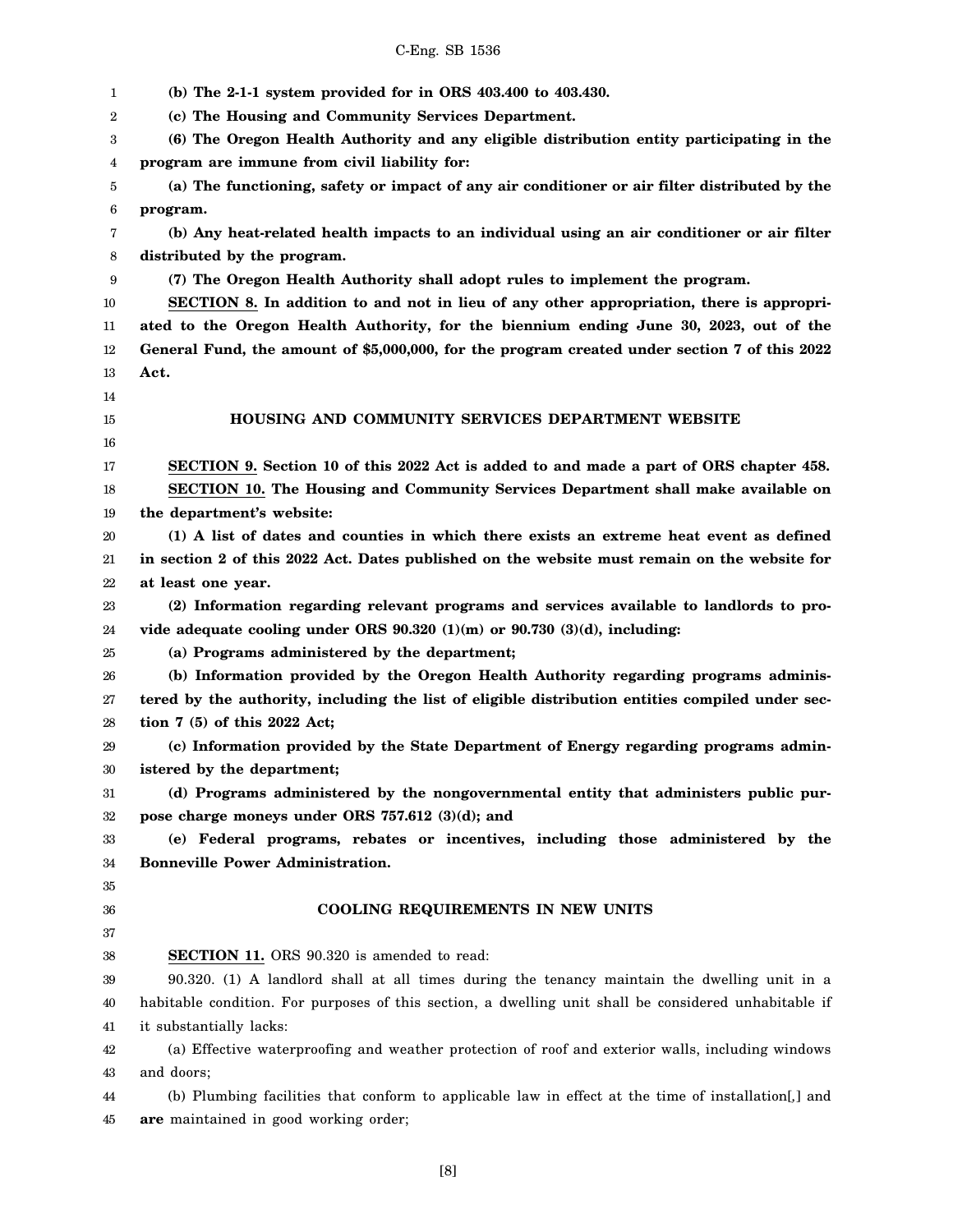1 (c) A water supply approved under applicable law that is:

2 3 (A) Under the control of the tenant or landlord and is capable of producing hot and cold running water;

4 (B) Furnished to appropriate fixtures;

(C) Connected to a sewage disposal system approved under applicable law; and

6 7 (D) Maintained so as to provide safe drinking water and to be in good working order to the extent that the system can be controlled by the landlord;

8 9 (d) Adequate heating facilities that conform to applicable law at the time of installation and **are** maintained in good working order;

10 11 (e) Electrical lighting with wiring and electrical equipment that conform to applicable law at the time of installation and **is** maintained in good working order;

12 13 14 15 16 (f) Buildings, grounds and appurtenances at the time of the commencement of the rental agreement in every part safe for normal and reasonably foreseeable uses, clean, sanitary and free from all accumulations of debris, filth, rubbish, garbage, rodents and vermin, and all areas under control of the landlord kept in every part safe for normal and reasonably foreseeable uses, clean, sanitary and free from all accumulations of debris, filth, rubbish, garbage, rodents and vermin;

17 18 19 20 21 (g) Except as otherwise provided by local ordinance or by written agreement between the landlord and the tenant, an adequate number of appropriate receptacles for garbage and rubbish in clean condition and good repair at the time of the commencement of the rental agreement, and the landlord shall provide and maintain appropriate serviceable receptacles thereafter and arrange for their removal;

22

5

(h) Floors, walls, ceilings, stairways and railings maintained in good repair;

23 24 (i) Ventilating, air conditioning and other facilities and appliances, including elevators, maintained in good repair if supplied or required to be supplied by the landlord;

25 26 27 28 (j) Safety from fire hazards, including a working smoke alarm or smoke detector, with working batteries if solely battery-operated, provided only at the beginning of any new tenancy when the tenant first takes possession of the premises, as provided in ORS 479.270, but not to include the tenant's testing of the smoke alarm or smoke detector as provided in ORS 90.325 (1);

29

30

(A) Contains a carbon monoxide source; or

(k) A carbon monoxide alarm, and the dwelling unit:

31 32 33 (B) Is located within a structure that contains a carbon monoxide source and the dwelling unit is connected to the room in which the carbon monoxide source is located by a door, ductwork or a ventilation shaft; [*or*]

34 35 36 37 (L) Working locks for all dwelling entrance doors, and, unless contrary to applicable law, latches for all windows, by which access may be had to that portion of the premises that the tenant is entitled under the rental agreement to occupy to the exclusion of others and keys for those locks that require keys[*.*]**; or**

38 39 **(m) For a dwelling unit in a building where building permits for its construction were issued on or after April 1, 2024, adequate cooling facilities that:**

40

41 **(A) Provide cooling in at least one room of the dwelling unit, not including a bathroom; (B) Conform to applicable law at the time of installation and are maintained in good**

42 **working order; and**

43 44 **(C) May include central air conditioning, an air-source or ground-source heat pump or a portable air conditioning device that is provided by the landlord.**

45 (2) The landlord and tenant may agree in writing that the tenant is to perform specified repairs,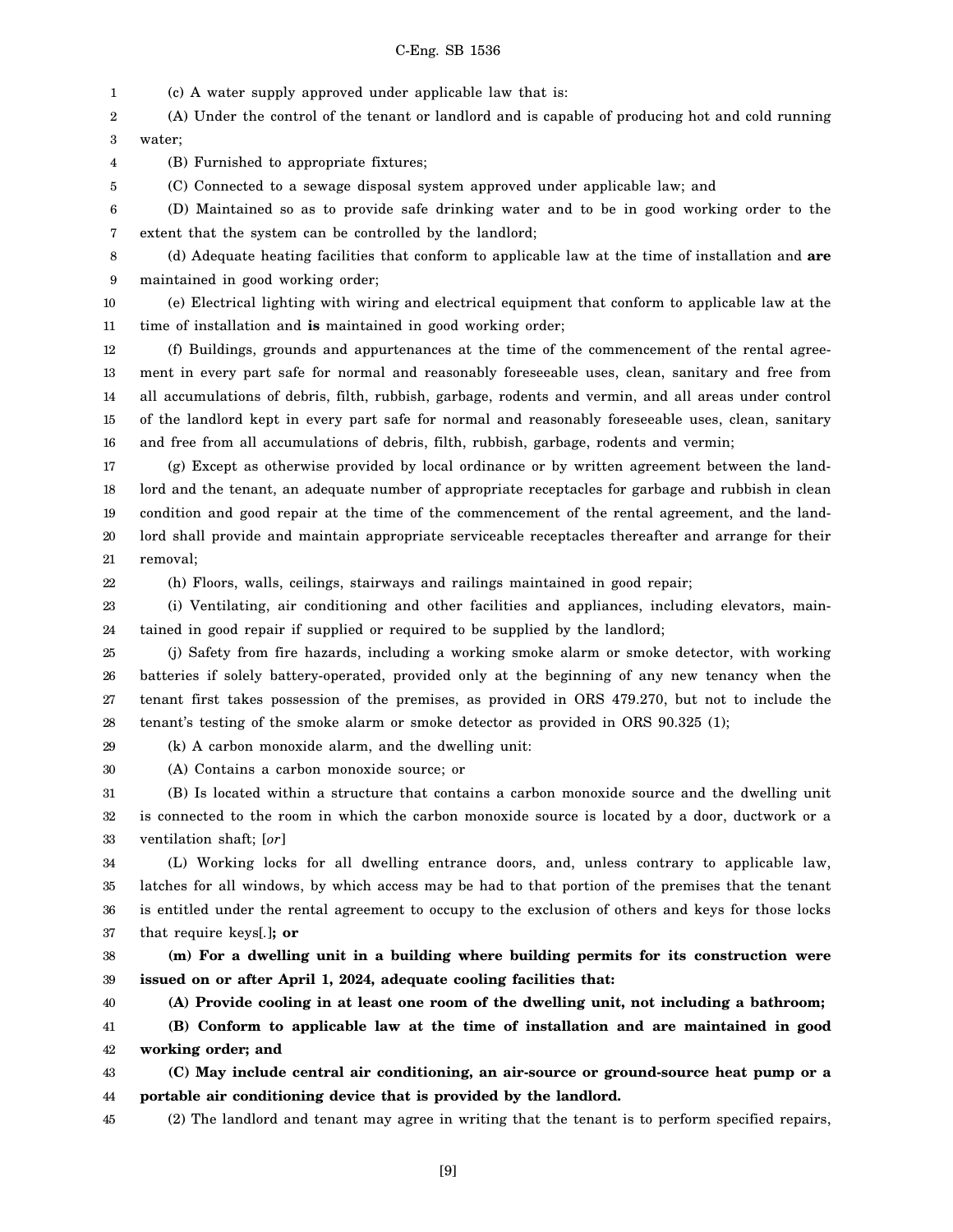1 maintenance tasks and minor remodeling only if:

2 3 (a) The agreement of the parties is entered into in good faith and not for the purpose of evading the obligations of the landlord;

4 5 (b) The agreement does not diminish the obligations of the landlord to other tenants in the premises; and

6 7 (c) The terms and conditions of the agreement are clearly and fairly disclosed and adequate consideration for the agreement is specifically stated.

8 9 10 11 12 13 (3) Any provisions of this section that reasonably apply only to a structure that is used as a home, residence or sleeping place [*shall*] **do** not apply to a manufactured dwelling, recreational vehicle or floating home where the tenant owns the manufactured dwelling, recreational vehicle or floating home, rents the space and, in the case of a dwelling or home, the space is not in a facility. Manufactured dwelling or floating home tenancies in which the tenant owns the dwelling or home and rents space in a facility [*shall be*] **are** governed by ORS 90.730[*,*] **and** not by this section.

14 **SECTION 12.** ORS 90.730 is amended to read:

15 16 90.730. (1) As used in this section, "facility common areas" means all areas under control of the landlord and held out for the general use of tenants.

17 18 19 20 21 (2) A landlord who rents a space for a manufactured dwelling or floating home shall at all times during the tenancy maintain the rented space, vacant spaces in the facility and the facility common areas in a habitable condition. The landlord does not have a duty to maintain a dwelling or home. A landlord's habitability duty under this section includes only the matters described in subsections (3) to (6) of this section.

22 23 (3) For purposes of this section, a rented space is considered unhabitable if it substantially lacks:

24 25 26 (a) A sewage disposal system and a connection to the space approved under applicable law at the time of installation and maintained in good working order to the extent that the sewage disposal system can be controlled by the landlord;

27 28 29 (b) If required by applicable law, a drainage system reasonably capable of disposing of storm water, ground water and subsurface water, approved under applicable law at the time of installation and maintained in good working order;

30 31 32 (c) A water supply and a connection to the space approved under applicable law at the time of installation and maintained so as to provide safe drinking water and to be in good working order to the extent that the water supply system can be controlled by the landlord;

33 34 35 36 (d) An electrical supply and a connection to the space approved under applicable law at the time of installation and maintained in good working order **and of sufficient amperage to meet reasonable year-round needs for electrical heating and cooling uses,** to the extent that the electrical supply system can be controlled by the landlord;

37 38 39 40 (e) A natural gas or propane gas supply and a connection to the space approved under applicable law at the time of installation and maintained in good working order to the extent that the gas supply system can be controlled by the landlord, if the utility service is provided within the facility pursuant to the rental agreement;

41 42 43 (f) At the time of commencement of the rental agreement, buildings, grounds and appurtenances that are kept in every part safe for normal and reasonably foreseeable uses, clean, sanitary and free from all accumulations of debris, filth, rubbish, garbage, rodents and vermin;

44 45 (g) Excluding the normal settling of land, a surface or ground capable of supporting a manufactured dwelling approved under applicable law at the time of installation and maintained to sup-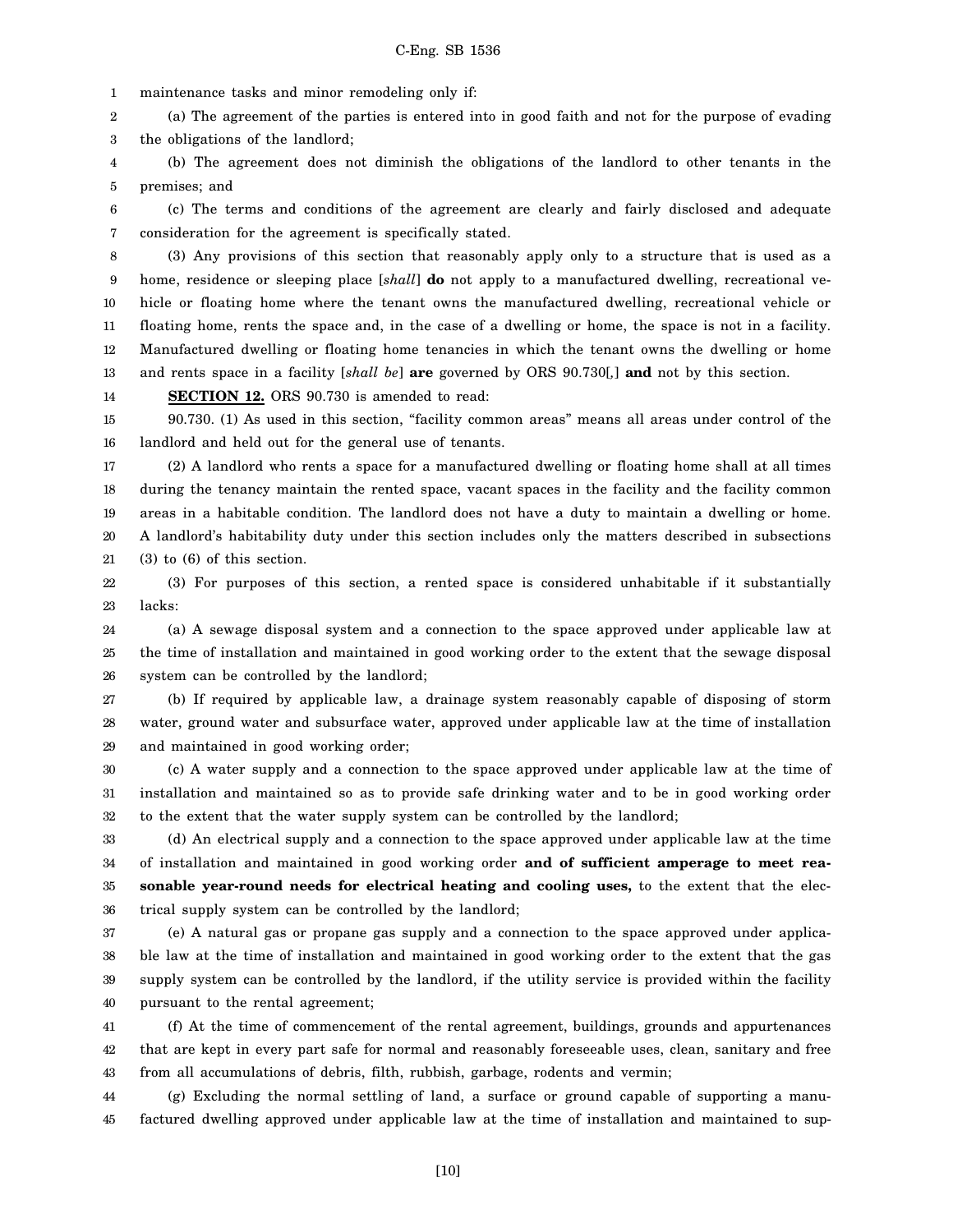1 2 3 4 5 port a dwelling in a safe manner so that it is suitable for occupancy. A landlord's duty to maintain the surface or ground arises when the landlord knows or should know of a condition regarding the surface or ground that makes the dwelling unsafe to occupy; and (h) Completion of any landlord-provided space improvements, including but not limited to installation of carports, garages, driveways and sidewalks, approved under applicable law at the time

6 of installation.

7 8 (4) A rented space is considered unhabitable if the landlord does not maintain a hazard tree as required by ORS 90.727.

9 10 (5) A vacant space in a facility is considered unhabitable if the space substantially lacks safety from the hazards of fire or injury.

11 (6) A facility common area is considered unhabitable if it substantially lacks:

12 13 14 (a) Buildings, grounds and appurtenances that are kept in every part safe for normal and reasonably foreseeable uses, clean, sanitary and free from all accumulations of debris, filth, rubbish, garbage, rodents and vermin;

15 (b) Safety from the hazards of fire;

16 (c) Trees, shrubbery and grass maintained in a safe manner;

17 18 19 20 (d) If supplied or required to be supplied by the landlord to a common area, a water supply system, sewage disposal system or system for disposing of storm water, ground water and subsurface water approved under applicable law at the time of installation and maintained in good working order to the extent that the system can be controlled by the landlord; and

21 22 23 24 25 (e) Except as otherwise provided by local ordinance or by written agreement between the landlord and the tenant, an adequate number of appropriate receptacles for garbage and rubbish in clean condition and good repair at the time of commencement of the rental agreement and for which the landlord shall provide and maintain appropriate serviceable receptacles thereafter and arrange for their removal.

26 27 (7) The landlord and tenant may agree in writing that the tenant is to perform specified repairs, maintenance tasks and minor remodeling only if:

28 29 (a) The agreement of the parties is entered into in good faith and not for the purpose of evading the obligations of the landlord;

30 31 (b) The agreement does not diminish the obligations of the landlord to other tenants on the premises; and

32 33 (c) The terms and conditions of the agreement are clearly and fairly disclosed and adequate consideration for the agreement is specifically stated.

34 35 **SECTION 13. The amendments to ORS 90.730 by section 12 of this 2022 Act apply only to spaces in which, on or after the effective date of this 2022 Act:**

36 37 **(1) A new manufactured dwelling or floating home is connected to the electrical supply; or**

38

39 40 41 **(2) The electrical supply or electrical supply connection is replaced.**

#### **HEAT PUMP DEPLOYMENT PROGRAM**

42 **SECTION 14. (1) As used in this section:**

43 44 **(a) "Bulk fuel" means liquid petroleum, propane, coal, wood, wood-based products or other fuel delivered and stored until used on-site by the final consumer to produce energy.**

45 **(b) "Climate zone" means a heating or cooling climate zone assigned to a county by the**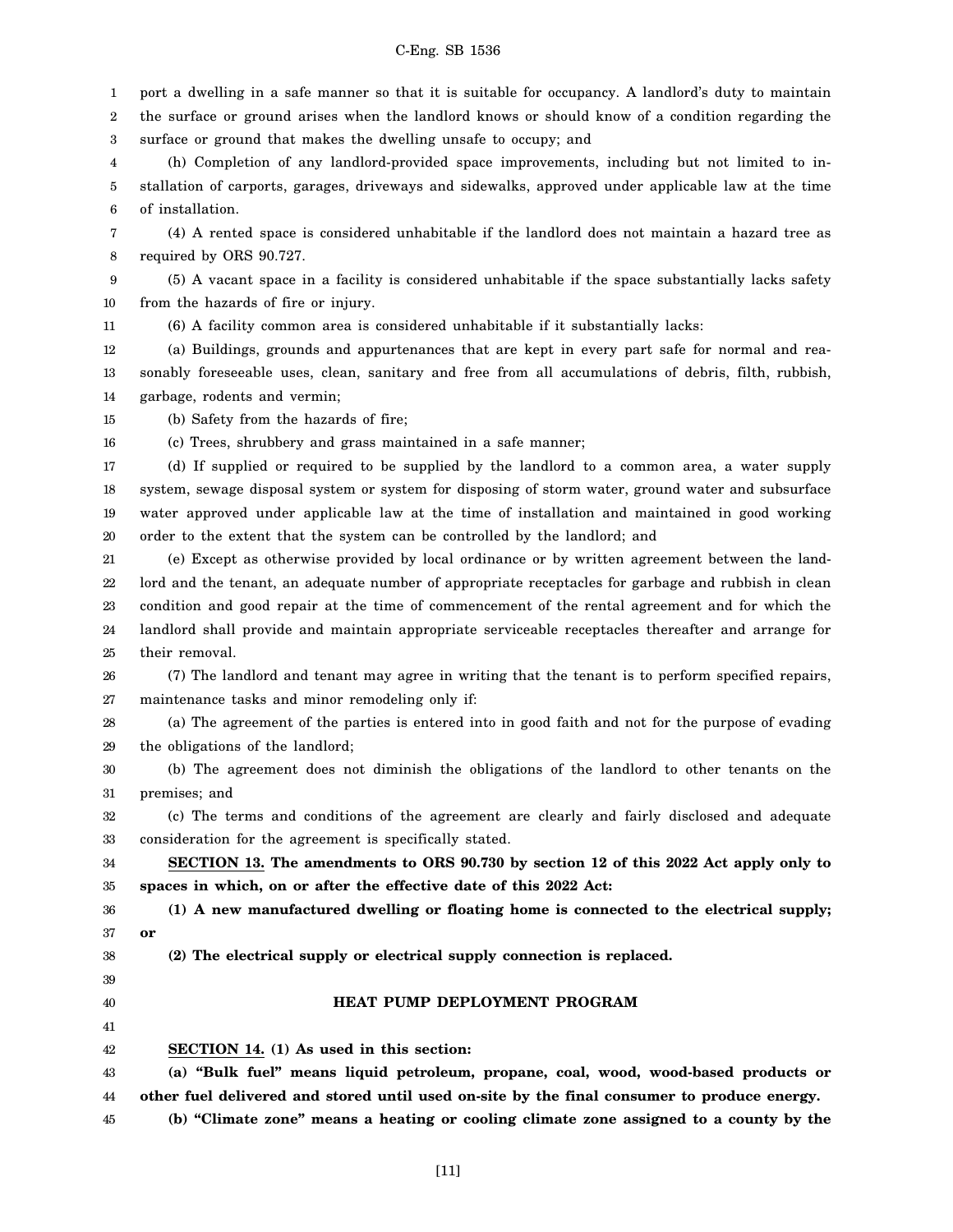1 2 3 4 5 6 7 8 9 10 11 12 13 14 15 16 17 18 19 20 21 22 23 24 25 26 27 28 29 30 31 32 33 34 35 36 37 38 39 40 41 42 43 44 45 **Bonneville Power Administration. (c) "Electric resistance heat" means heat produced by passing an electric current through a material that has high resistance, such as used in an electric baseboard, wall or space heater. (d) "Electric utility" has the meaning given that term in ORS 757.600. (e) "Eligible entity" means a: (A) Local government as defined in ORS 174.116; (B) Local housing authority; (C) Nonprofit organization; (D) Federally recognized Indian tribe in Oregon; (E) Coordinated care organization as defined in ORS 414.025; (F) Community action agency as described in ORS 458.505; (G) Manufactured dwelling park nonprofit cooperative as defined in ORS 62.803; or (H) An electric utility. (f) "Energy burden" means the percentage of gross household income spent on energy costs. (g) "Environmental justice communities" has the meaning given that term in ORS 469A.400. (h) "Heat pump" means an air-source or ground-source heat pump with an energy efficiency rating set by the State Department of Energy under subsection (5) of this section or a higher efficiency rating. (i) "Region" means an economic development district in Oregon, designated by the Economic Development Administration of the United States Department of Commerce, for which a regional solutions center has been established under ORS 284.754. (2) The Heat Pump Deployment Program is established within the State Department of Energy. The purpose of the program is to award grants to one eligible entity for each region and federally recognized Indian tribe in Oregon to provide financial assistance, including loans, grants, rebates or incentives, for the purchase and installation of heat pumps and related upgrades to individuals who reside within that region or who are members of that tribe. (3)(a) To be eligible to receive a grant from the Heat Pump Deployment Program, an eligible entity must establish that it: (A) Serves or represents: (i) An environmental justice community or communities within a region; or (ii) Members of a federally recognized Indian tribe in Oregon; and (B) Has the capacity to administer grant funds received under this section. (b) An eligible entity applying for a grant may partner with other eligible entities, but the entity that is awarded the grant shall take a lead role in administering grant funds and providing financial assistance. (c) An eligible entity that serves or represents a community that is located within more than one region may apply for a grant only for the region within which the greatest percentage of the individuals of that community reside. (d) An eligible entity that serves a specific geographical area may propose, in consultation with any electric utility that serves the area, that the department use alternative boundaries to define a region. The department may approve the use of alternative boundaries to define a region provided that a minimum percentage, as determined by the department,**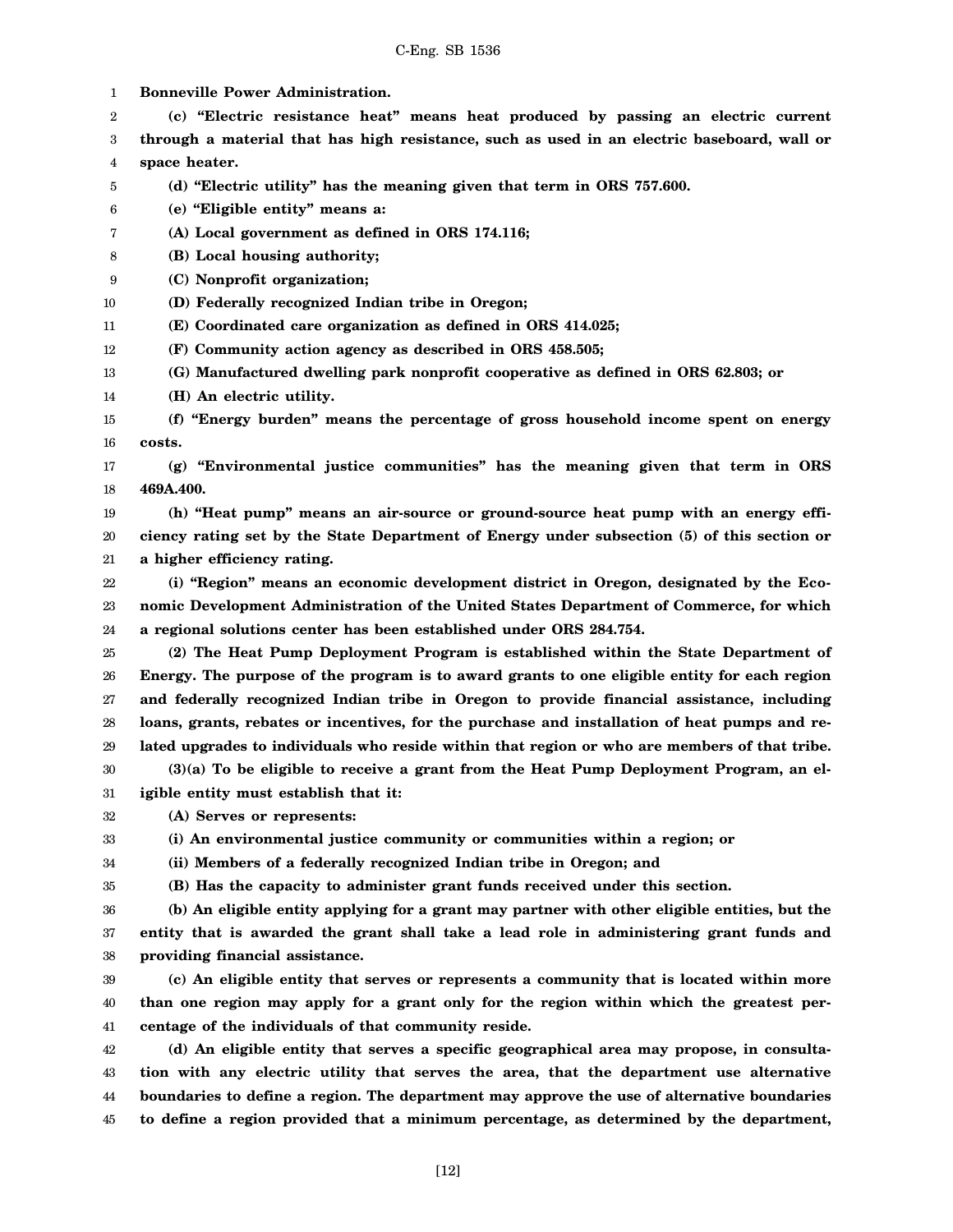1 2 3 4 5 6 7 8 9 10 11 12 13 14 15 16 17 18 19 20 21 22 23 24 25 26 27 28 29 30 31 32 33 34 35 36 37 38 39 40 41 42 43 44 **of the eligible entity's specific geographical area is within the alternative boundaries of the region. (e) If an electric utility is awarded a grant from the Heat Pump Deployment Program: (A) The electric utility may provide financial assistance from grant funds only to individuals who reside within the electric utility's service area and within the region for which the electric utility is awarded a grant. (B) The electric utility shall partner with one or more other eligible entities to provide financial assistance from grant funds to individuals who reside outside the electric utility's service area and within the region for which the electric utility is awarded a grant. (4) An eligible entity that is awarded a grant from the Heat Pump Deployment Program shall: (a) Use the grant funds to cover up to: (A) One hundred percent of the purchase and installation costs of a heat pump. (B) A percentage, as determined by the department, of the costs for related upgrades that support or enable the use of a heat pump, including: (i) A new electrical panel or other upgrades to the electrical system of a home or building. (ii) Weatherization or other structural repairs to reduce home or building heat and cooling loss. (iii) Upgrades to improve the airflow of a home or building. (b) Prioritize the provision of financial assistance to: (A) Environmental justice communities. (B) Individuals who rely on bulk fuels or electric resistance heating. (C) Individuals who reside in a home or structure that does not have a functioning heating or cooling system. (c) Enter into a performance agreement with the department as described in subsection (8) of this section. (5) The department shall: (a) Award grants using available funds in the Heat Pump Deployment Fund established under section 16 of this 2022 Act. (b) In awarding grants, give preference to eligible entities with: (A) Experience in administering state grant programs or programs similar to the Heat Pump Deployment Program. (B) Experience with community program development within a region or with members of a tribe. (C) Connections to communities within a region or with members of a tribe. (c) Develop criteria for allocating the amount of each grant based on the energy burden of residences within the region or of members of the tribe and the climate zones that make up the counties of that region or of tribal lands. (d) Permit a review of awarded grant funds by members of communities who may benefit from the Heat Pump Deployment Program. (e) In consultation with electric utilities, the Bonneville Power Administration and the nongovernmental entity that administers public purpose charge moneys collected under ORS 757.612 (3)(d), set the minimum energy efficiency rating that a heat pump must have to be**

45 **eligible for grant funds. The minimum energy efficiency rating for a heat pump set by the**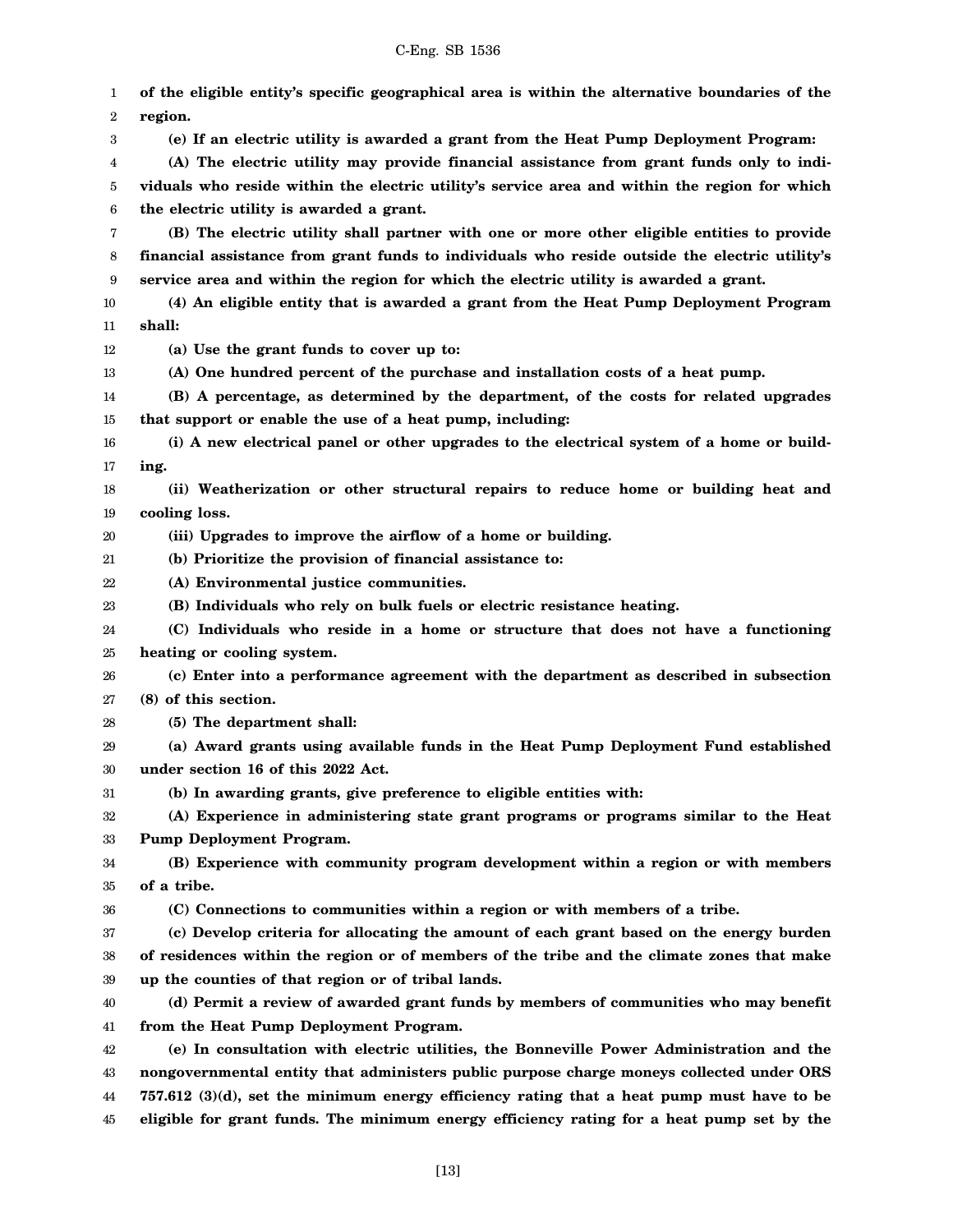1 2 **department must be equal to or greater than federal energy efficiency rating standards for**

**heat pumps.**

3 4 5 **(6) The department may not use moneys collected through the energy resource supplier assessment required under ORS 469.421 (8) to fund grants awarded under the Heat Pump Deployment Program.**

6 **(7) The department may:**

7 8 **(a) Establish a maximum amount of grant funds payable toward the purchase and installation of a heat pump and related upgrades.**

9 10 11 **(b) Permit the use of loans, grants, rebates or incentives offered by an electric utility or other programs toward any costs of the purchase and installation of a heat pump and related upgrades not covered by the Heat Pump Deployment Program.**

12 13 14 **(c) Provide information to individuals receiving financial assistance from the Heat Pump Deployment Program about other loans, grants, rebates or incentives that may be offered by an electric utility or other programs.**

15 16 17 **(d) Develop criteria for how specific loans, grants, rebates or incentives offered by an electric utility or other programs may be used toward the costs of the purchase or installation of a heat pump and related upgrades.**

18 19 **(e) Establish incentives to encourage the purchase and installation of heat pumps and related upgrades that have higher efficiency ratings.**

20 21 22 23 **(f) Establish incentives for the purchase and installation of a heating or cooling device that has an efficiency rating similar to or higher than that of a heat pump and that provides additional benefits such as improving indoor air quality or lowering an individual's energy burden.**

24 25 26 **(g) Develop program procedures and practices that align with the reporting and other requirements of loans, grants, rebates or incentives offered by an electric utility or other programs.**

27 28 29 **(h) Require, by rule, that eligible entities notify electric utilities of a heat pump installation and whether grant funds may be used for necessary electric distribution system upgrades associated with the installation of the heat pump.**

30 31 **(8) Before receiving a grant under this section, an eligible entity shall enter into a performance agreement with the department that:**

32

35

**(a) Indicates the purposes for which the grant funds may be used;**

33 34 **(b) Prohibits the eligible entity from using more than 15 percent of awarded grant funds for administrative expenses and marketing costs;**

**(c) Includes the repayment provisions set forth in subsection (9) of this section;**

36 37 **(d) Permits the department to conduct audits and investigations of the eligible entity regarding the use of grant funds; and**

38 39 **(e) Requires the eligible entity to provide reports as required by subsection (10) of this section.**

40 41 **(9) An eligible entity must repay to the department, in whole or in part, grant funds received under this section to the extent that:**

42 43 44 **(a) The eligible entity does not use the grant funds in accordance with the provisions of the performance agreement executed between the department and the eligible entity under subsection (8) of this section; or**

45

**(b) The Director of the State Department of Energy determines that the eligible entity**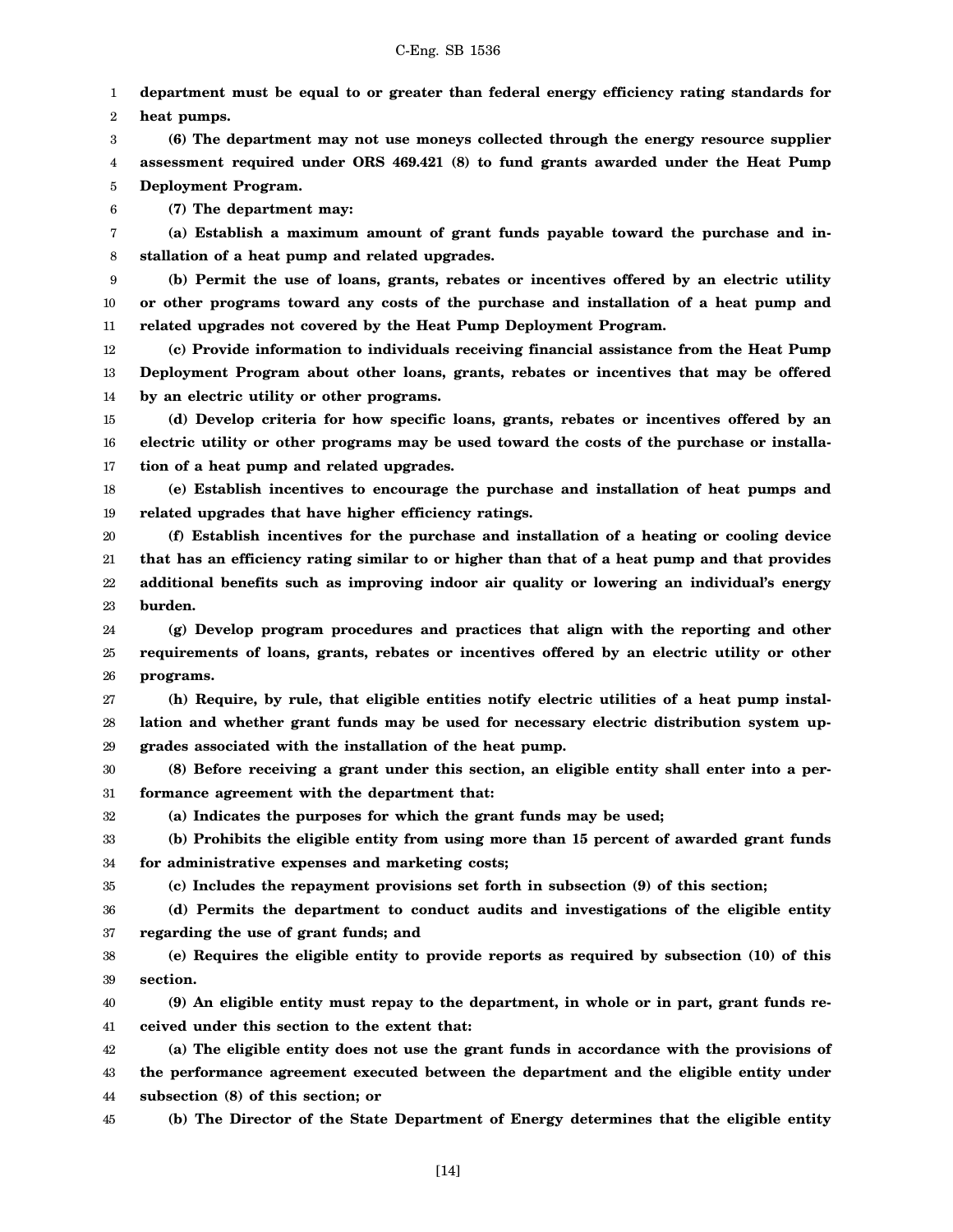| C-Eng. SB 1536 |  |  |
|----------------|--|--|
|----------------|--|--|

1 2 3 4 5 6 7 8 9 10 11 12 13 14 15 16 17 18 19 20 21 22 23 24 25 26 27 28 29 30 31 32 33 34 35 36 37 38 39 40 41 42 43 44 **must repay all or part of the grant funds on grounds of misappropriation, fraud or similar reasons after auditing or investigating the eligible entity's operations and conducting a contested case hearing under ORS 183.413 to 183.470. (10) Each eligible entity that receives a grant under this section shall report to the department by June 30 of each year concerning the status and use of grant funds. The report may not disclose the personal information of the recipients of financial assistance under the program. The report must include: (a) A detailed description of the eligible entity's use of grant funds; (b) A list of each loan, grant or other financial assistance that the eligible entity has provided and, where applicable, a full accounting of the repayment status of the loans; (c) The nature and amounts of the administrative expenses and marketing costs the eligible entity has incurred in providing loans, grants and other financial assistance under the program; and (d) Any other information required by the department. (11) The department shall adopt rules to carry out the provisions of this section. The rules shall be developed in consultation with: (a) The Bureau of Labor and Industries on issues related to the workforce. (b) The Building Codes Division of the Department of Consumer and Business Services on issues related to building codes and commissioning. (c) The Housing and Community Services Department to ensure the Heat Pump Deployment Program complements any existing programs or services. (d) The Department of Environmental Quality on issues of air quality related to bulk fuels and to ensure the Heat Pump Deployment Program complements any existing programs or services. (e) The Oregon Health Authority on any health impacts and health impact data related to the Heat Pump Deployment Program and to ensure the program complements any existing programs or services. (f) Electric utilities and utility program administrators on any impacts the Heat Pump Deployment Program may have on utility systems or services and to ensure the program complements any existing programs, incentives or services. (g) Nonprofit organizations, housing providers, heat pump technicians and other stakeholders as appropriate. SECTION 15. (1) The Heat Pump Deployment Advisory Council is established. (2) The council consists of representatives from eligible entities administering grant funds under the Heat Pump Deployment Program established under section 14 of this 2022 Act. (3) The council shall study and identify: (a) Best practices for administering grant funds and providing financial assistance; (b) Barriers to administering grant funds and providing financial assistance; and (c) Opportunities for providing technical assistance. (4) A majority of the members of the council constitutes a quorum for the transaction of business. (5) Official action by the council requires the approval of a majority of the members of the council.**

45 **(6) The council shall elect one of its members to serve as chairperson.**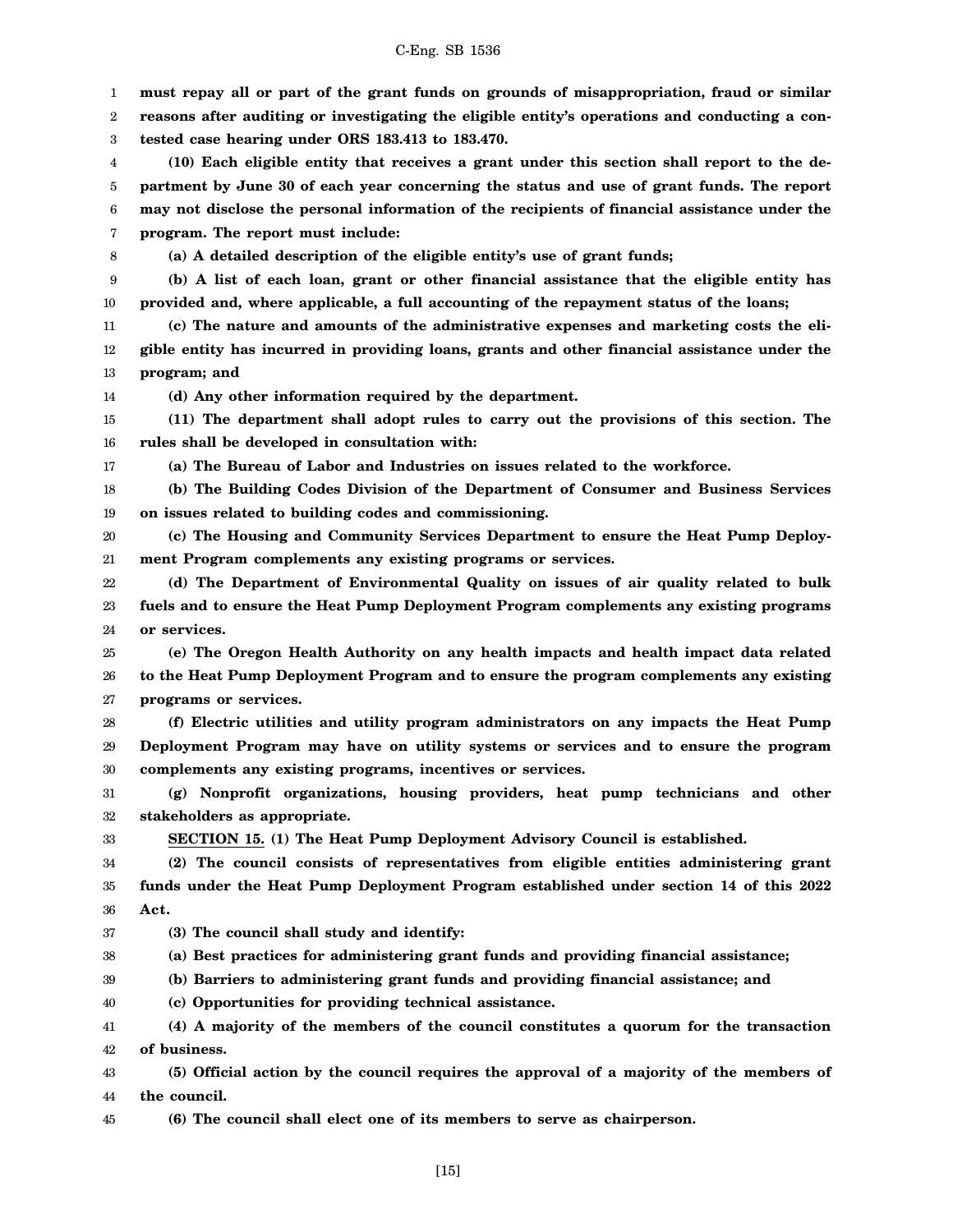| 1  | (7) The council shall meet at times and places specified by the call of the chairperson or      |
|----|-------------------------------------------------------------------------------------------------|
| 2  | of a majority of the members of the council. The council may meet by telephone or video         |
| 3  | conference.                                                                                     |
| 4  | (8) The council may adopt rules necessary for the operation of the council.                     |
| 5  | (9) Members of the council are entitled to compensation and expenses as provided in ORS         |
| 6  | 292.495 from moneys in the Heat Pump Deployment Fund established under section 16 of this       |
| 7  | 2022 Act.                                                                                       |
| 8  | (10) The State Department of Energy shall provide staff support to the council.                 |
| 9  | SECTION 16. (1) The Heat Pump Deployment Fund is established in the State Treasury,             |
| 10 | separate and distinct from the General Fund. Interest earned by the Heat Pump Deployment        |
| 11 | Fund shall be credited to the fund. The fund consists of:                                       |
| 12 | (a) Moneys appropriated or otherwise transferred to the fund by the Legislative Assem-          |
| 13 | bly;                                                                                            |
| 14 | (b) Moneys received from federal, state or local sources;                                       |
| 15 | (c) Gifts, grants or other moneys contributed to the fund; and                                  |
| 16 | (d) Other amounts deposited in the fund from any source.                                        |
| 17 | (2) Moneys in the fund are continuously appropriated to the State Department of Energy          |
| 18 | for the purpose of the Heat Pump Deployment Program established under section 14 of this        |
| 19 | 2022 Act.                                                                                       |
| 20 | (3) The department may use reasonable amounts from the fund, but no more than 15                |
| 21 | percent of the fund, necessary to:                                                              |
| 22 | (a) Administer and market the Heat Pump Deployment Program; and                                 |
| 23 | (b) Provide for the compensation and expenses of members of the Heat Pump Deployment            |
| 24 | Advisory Council established under section 15 of this 2022 Act.                                 |
| 25 | (4) The Director of the State Department of Energy shall submit a biennial report to the        |
| 26 | Legislative Assembly in the manner provided by ORS 293.640 regarding the expenditures of        |
| 27 | moneys deposited in the Heat Pump Deployment Fund, including:                                   |
| 28 | (a) A detailed description of the use of the moneys;                                            |
| 29 | (b) A detailed description of the loans, grants or other financial assistance provided from     |
| 30 | the moneys and, where applicable, an accounting of the repayment status of the loans;           |
| 31 | (c) The nature and amounts of the administrative expenses and marketing costs paid              |
| 32 | from the moneys; and                                                                            |
| 33 | (d) Indicators of program success.                                                              |
| 34 | SECTION 17. The Director of the State Department of Energy shall submit the first               |
| 35 | biennial report required under section 16 of this 2022 Act to the Legislative Assembly no later |
| 36 | than December 31, 2023.                                                                         |
| 37 | SECTION 18. In addition to and not in lieu of any other appropriation, there is appro-          |
| 38 | priated to the State Department of Energy, for the biennium ending June 30, 2023, out of the    |
| 39 | General Fund, the amount of \$10,000,000 for deposit into the Heat Pump Deployment Fund         |
| 40 | established under section 16 of this 2022 Act.                                                  |
| 41 | SECTION 18a. Notwithstanding any other law limiting expenditures, the amount of                 |
| 42 | \$5,548,537 is established for the biennium ending June 30, 2023, as the maximum limit for      |
| 43 | payment of expenses by the State Department of Energy from the Heat Pump Deployment             |
| 44 | Fund established under section 16 of this 2022 Act to be used for the Heat Pump Deployment      |
| 45 | Program under sections 14 to 17 of this 2022 Act.                                               |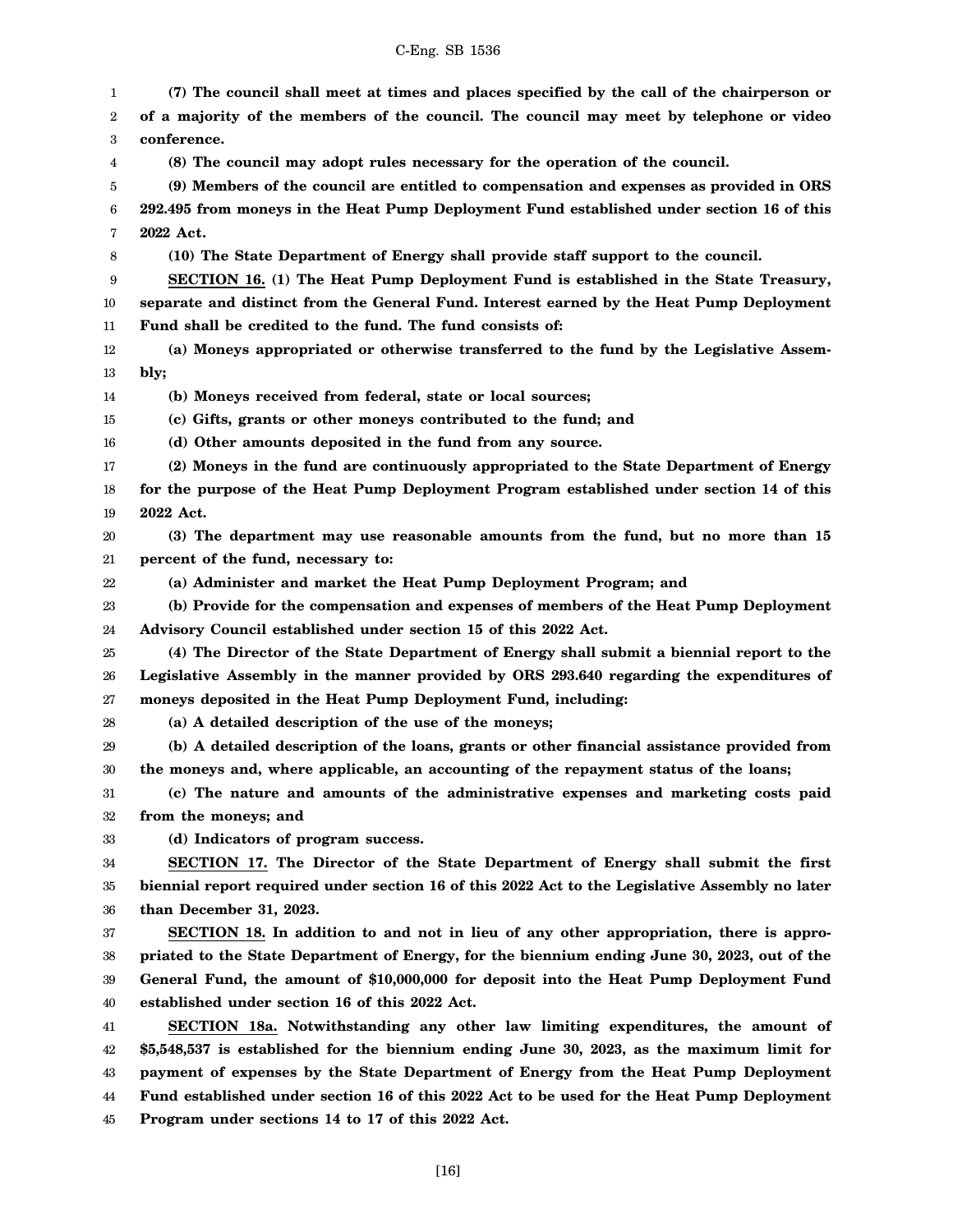| 1              | <b>RESIDENTIAL HEAT PUMP REBATES AND GRANTS</b>                                              |
|----------------|----------------------------------------------------------------------------------------------|
| $\overline{2}$ |                                                                                              |
| 3              | SECTION 19. (1) The State Department of Energy shall provide rebates for the purchase        |
| 4              | and installation of air-source or ground-source heat pumps to owners of a dwelling unit used |
| 5              | as a residential tenancy and to owners of a manufactured dwelling or recreational vehicle    |
| 6              | who rent a space in a manufactured dwelling or recreational vehicle park.                    |
| 7              | $(2)(a)$ Rebates available under this section may only be claimed by a contractor that in-   |
| 8              | stalls a heat pump for the owner of a residential dwelling unit in Oregon. A contractor that |
| 9              | claims a rebate under this section must use the full amount of the rebate to reduce the net  |
| 10             | cost to the customer of the purchase of the heat pump for which the rebate is issued.        |
| 11             | (b) The amount that may be claimed as a rebate under this section may not exceed:            |
| 12             | (A) For the owner of a dwelling unit used as a residential tenancy, 60 percent of the        |
| 13             | purchase price of the heat pump.                                                             |
| 14             | (B) For the owner of a manufactured dwelling or recreation vehicle, a percentage of the      |
| 15             | purchase price of the heat pump as established by the department.                            |
| 16             | (c) To be eligible to claim a rebate on behalf of a customer under this section, a con-      |
| 17             | tractor that installs a heat pump must, at the time of the installation:                     |
| 18             | (A) Hold any license, bond, insurance or permit required to sell and install the heat        |
| 19             | pump;                                                                                        |
| 20             | (B) Demonstrate a history of compliance with the rules and other requirements of the         |
| 21             | Construction Contractors Board, the Bureau of Labor and Industries and the Workers'          |
| 22             | Compensation Division and the Occupational Safety and Health Division of the Department      |
| 23             | of Consumer and Business Services; and                                                       |
| 24             | (C) Meet any other certification requirements set forth in rules adopted by the State        |
| 25             | Department of Energy.                                                                        |
| 26             | (3) To claim a rebate under this section, a contractor must:                                 |
| 27             | (a) Before installing a heat pump, apply to the department to reserve a rebate on behalf     |
| 28             | of the customer for whom the heat pump will be installed.                                    |
| 29             | (b) After installing the heat pump, verify the purchase and installation of the heat pump    |
| 30             | on a form provided by the department that must contain:                                      |
| 31             | (A) The location of the heat pump;                                                           |
| 32             | (B) A description of the heat pump;                                                          |
| 33             | (C) Evidence that the contractor is eligible to claim a rebate under subsection $(2)(c)$ of  |
| 34             | this section;                                                                                |
| 35             | (D) A statement signed by both the contractor and the customer for whom the heat             |
| 36             | pump is installed that the customer has received the full value of the rebate as a reduction |
| 37             | in the net cost of the purchase and installation of the heat pump and that the rebate was    |
| 38             | clearly reflected on an invoice provided to the customer;                                    |
| 39             | (E) The projected energy savings from the installation of the heat pump; and                 |
| 40             | (F) Any other information that the department determines is necessary.                       |
| 41             | (4) Rebates made under this section must be made from moneys in the Residential Heat         |
| 42             | Pump Fund established under section 21 of this 2022 Act. A rebate may be made only if there  |
| 43             | are moneys available in the fund to make the rebate.                                         |
| 44             | (5) Pursuant to the procedures for a contested case under ORS chapter 183, the depart-       |
| 45             | ment may:                                                                                    |

[17]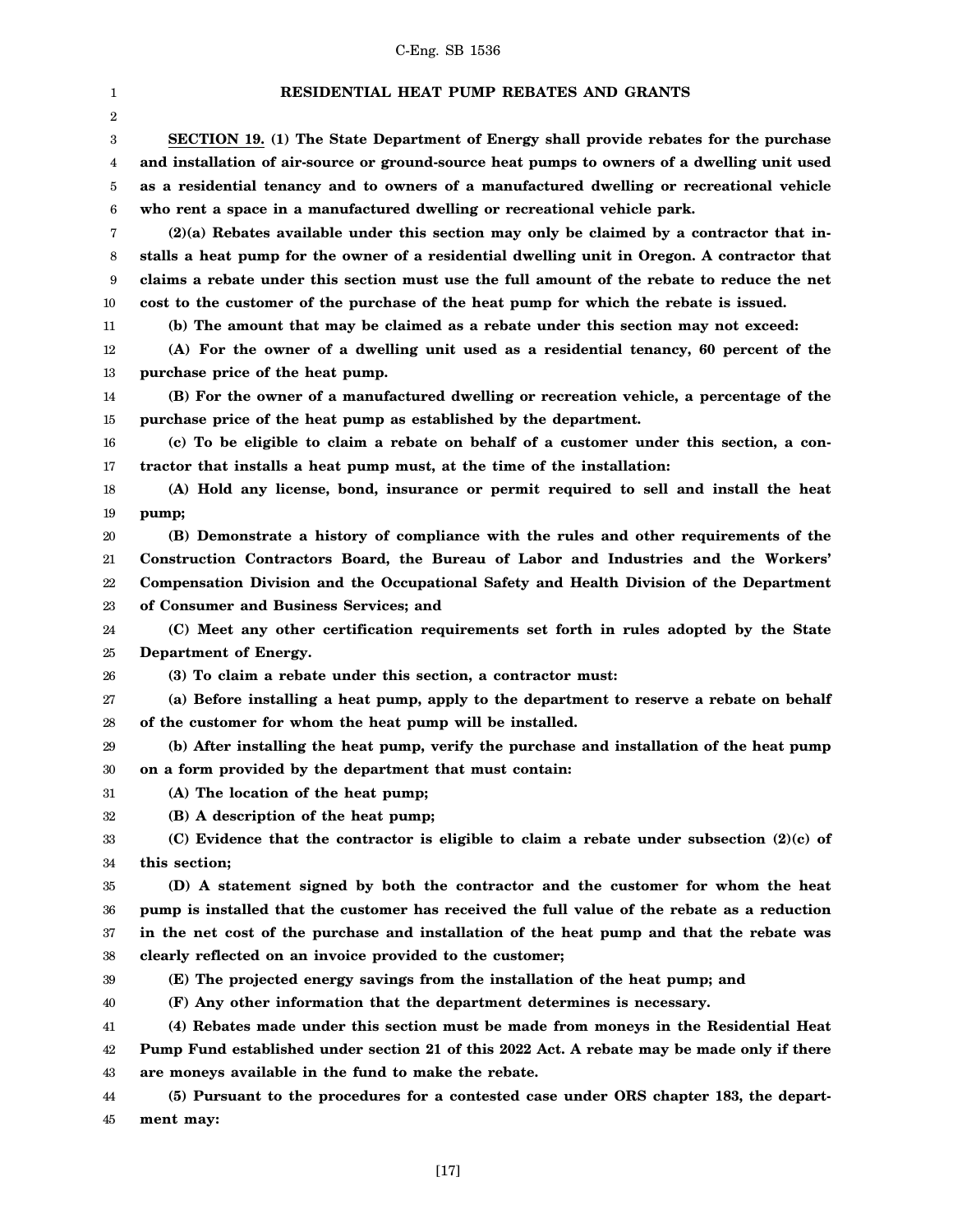| 1      | (a) Deny or revoke a contractor's eligibility to claim a rebate on behalf of a customer      |
|--------|----------------------------------------------------------------------------------------------|
| 2      | under this section if the department finds that:                                             |
| 3      | (A) The contractor's eligibility was obtained by fraud or misrepresentation by the con-      |
| 4      | tractor;                                                                                     |
| 5      | (B) The contractor's performance for installation of heat pumps does not meet industry       |
| 6      | standards; or                                                                                |
| 7      | (C) The contractor has misrepresented to customers either the program established un-        |
| 8      | der this section or the nature or quality of the heat pumps for which rebates are available. |
| 9      | (b) Revoke a rebate or a portion of a rebate made under this section if the department       |
| 10     | finds that:                                                                                  |
| 11     | (A) The rebate was obtained by fraud or misrepresentation; or                                |
| 12     | (B) The rebate was obtained by mistake or miscalculation.                                    |
| 13     | $(6)(a)$ The department may adopt rules to administer the rebate program.                    |
| 14     | (b) In adopting rules under this section, the department may coordinate or consult with:     |
| 15     | (A) The Housing and Community Services Department, the Building Codes Division of the        |
| 16     | Department of Consumer and Business Services and any other relevant state agencies;          |
| 17     | (B) Nonprofit organizations and utilities; and                                               |
| 18     | (C) Other incentive providers.                                                               |
| 19     | (c) Rules adopted under this section may include:                                            |
| 20     | (A) Preferences for providing rebates that benefit low and moderate income residential       |
| 21     | tenants;                                                                                     |
| 22     | (B) Preferences for providing rebates to support heat pumps with superior energy effi-       |
| 23     | ciency;                                                                                      |
| 24     | (C) Provisions for determining eligibility and verification of heat pumps; and               |
| 25     | (D) Policies and procedures for the administration and enforcement of this section and       |
| 26     | section 21 of this 2022 Act, which may include policies and procedures for audits and in-    |
| 27     | spections.                                                                                   |
| 28     | SECTION 20. (1) The State Department of Energy shall provide grants for upgrades, in-        |
| 29     | cluding electrical and mechanical upgrades, to facilitate the installation of heat pumps for |
| $30\,$ | owners of a dwelling unit or a manufactured dwelling for whom a rebate has been reserved     |
| 31     | under section 19 $(3)(a)$ of this 2022 Act.                                                  |
| 32     | (2) Grants made under this section must be made from moneys in the Residential Heat          |
| 33     | Pump Fund established under section 21 of this 2022 Act. A grant may be made only if there   |
| 34     | are moneys available in the fund to make the grant.                                          |
| 35     | (3)(a) The department shall adopt rules to administer the grant program.                     |
| 36     | (b) In adopting rules under this section, the department may coordinate or consult with:     |
| 37     | (A) The Housing and Community Services Department, the Building Codes Division of the        |
| 38     | Department of Consumer and Business Services, the United States Department of Energy         |
| 39     | and any other relevant agencies;                                                             |
| 40     | (B) Nonprofit organizations and utilities; and                                               |
| 41     | (C) Other incentive providers.                                                               |
| 42     | (c) Rules adopted under this section must include:                                           |
| 43     | (A) Preferences for providing grants that benefit low and moderate income residential        |
| 44     | tenants;                                                                                     |
| 45     | (B) Provisions for determining eligibility and verification of the upgrades; and             |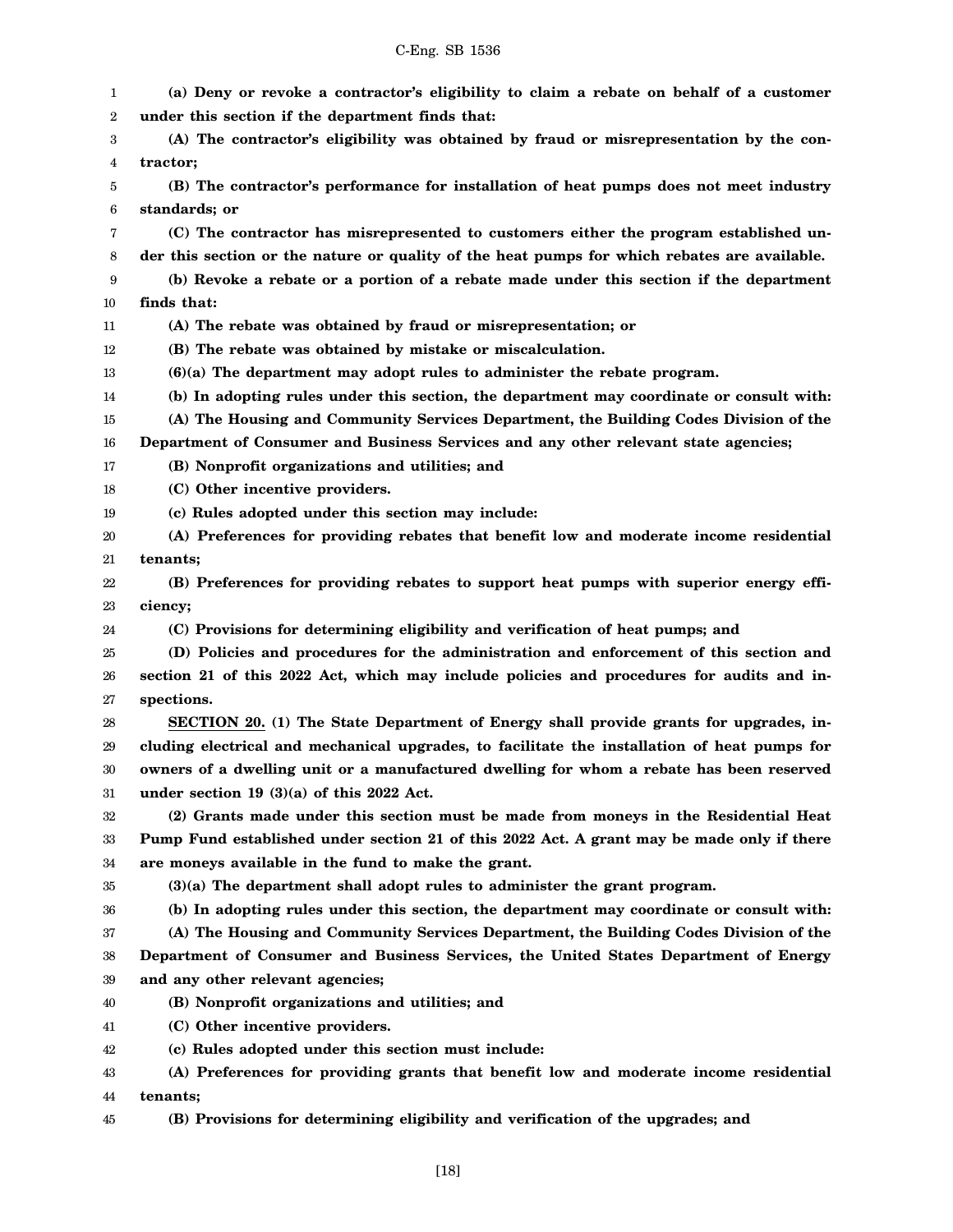1 2 3 4 5 6 7 8 9 10 11 12 13 14 15 16 17 18 19 20 21 22 23 24 25 26 27 28 29 **(C) Policies and procedures for the administration and enforcement of this section. SECTION 21. (1) The Residential Heat Pump Fund is established in the State Treasury, separate and distinct from the General Fund. Moneys in the Residential Heat Pump Fund consist of: (a) Amounts donated to the fund; (b) Amounts appropriated or otherwise transferred to the fund by the Legislative Assembly; and (c) Other amounts deposited into the fund from any public or private source. (2) Moneys in the fund are continuously appropriated to the State Department of Energy to be used to provide grants and rebates under sections 19 and 20 of this 2022 Act and to pay the costs and expenses of the department related to the administration and implementation of sections 19 and 20 of this 2022 Act. (3) In each calendar year, of the moneys available for issuing grants and rebate from the fund: (a) 25 percent must be reserved for affordable housing providers; and (b) 25 percent must be reserved for loans for owners of units occupied by households whose income is less than 80 percent of the area median income. SECTION 22. In addition to and not in lieu of any other appropriation, there is appropriated to the State Department of Energy, for the biennium ending June 30, 2023, out of the General Fund, the amount of \$15,000,000 for deposit into the Residential Heat Pump Fund established under section 21 of this 2022 Act. SECTION 22a. Notwithstanding any other law limiting expenditures, the amount of \$6,562,051 is established for the biennium ending June 30, 2023, as the maximum limit for payment of expenses by the State Department of Energy from the Residential Heat Pump Fund established under section 21 of this 2022 Act to be used for the residential heat pump rebate and grant programs under sections 19 to 21 of this 2022 Act. SECTION 23. (1) Sections 19 to 21 of this 2022 Act are repealed on January 2, 2025. (2) On the date of the repeal of sections 19 to 21 of this 2022 Act under subsection (1) of this section, any moneys in the Residential Heat Pump Fund that are unexpended, unobli-**

30 31 **gated and not subject to any conditions or reservations under section 19 (3)(a) of this 2022 Act are transferred to the General Fund.**

### **COMMUNITY COOLING SPACES**

35 36 37 38 39 40 41 **SECTION 24. (1) The State Department of Energy shall provide a grant to the nongovernmental entity that administers public purpose charge moneys under ORS 757.612 (3)(d) to enable the nongovernmental entity to assist landlords in creating or operating, whenever there is an extreme heat event as defined in section 2 of this 2022 Act for the county of the premises, one or more private community cooling spaces available to the landlord's tenants during the extreme heat event that are on or near the premises and that maintain a temperature of not higher than 80 degrees Fahrenheit.**

42 **(2) Assistance provided under this section may include:**

43 44 **(a) Grants to landlords to create or operate community cooling spaces that will accommodate at least five individuals.**

45 **(b) Information to landlords regarding:**

32 33 34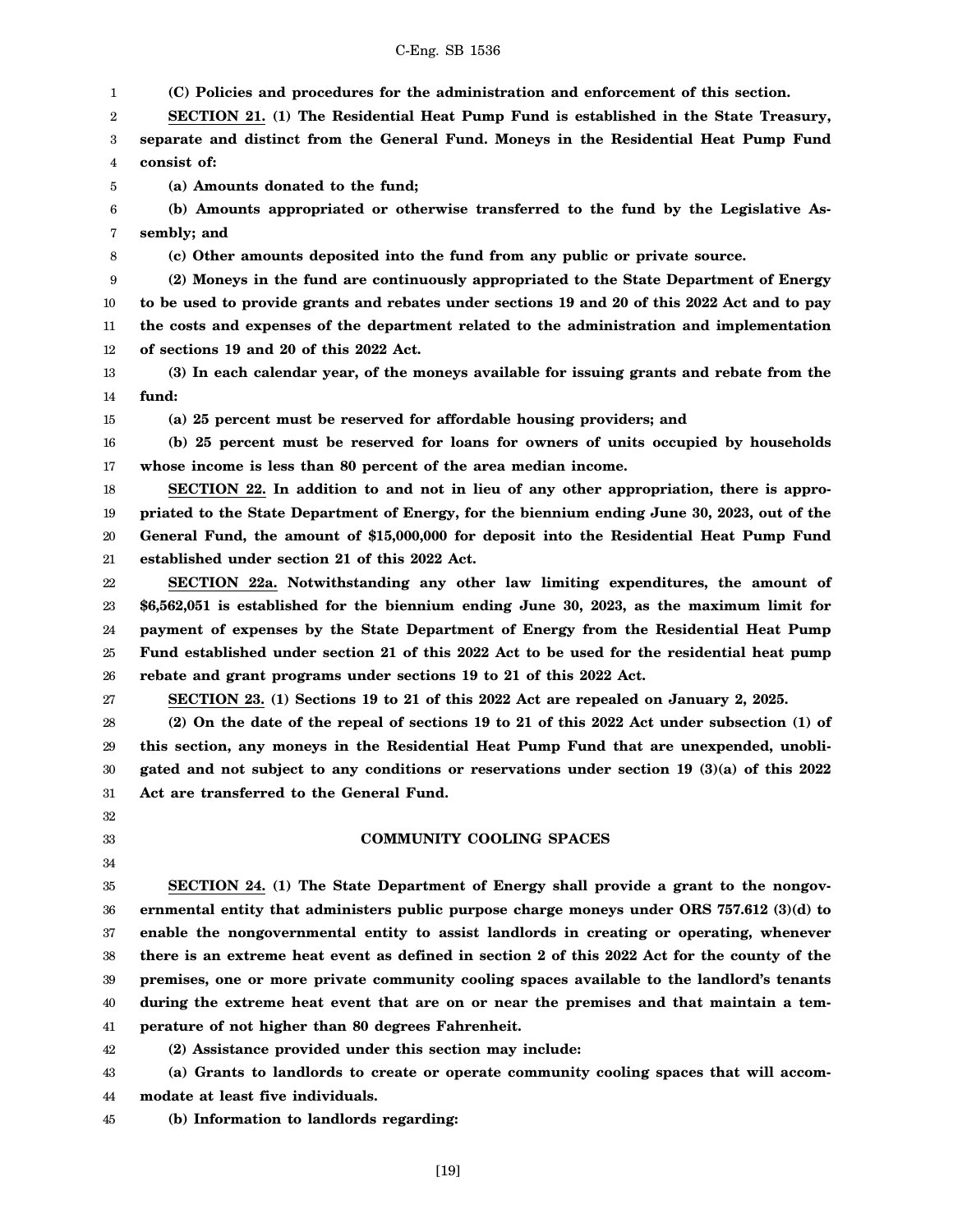|    | C-Eng. SB 1536                                                                                |
|----|-----------------------------------------------------------------------------------------------|
| 1  | (A) Lists of providers and installers of suitable cooling devices;                            |
| 2  | (B) Private and government programs that may be used to create or operate community           |
| 3  | cooling spaces; and                                                                           |
| 4  | (C) Best practices and model technical specifications for installing and operating various    |
| 5  | temporary and permanent community cooling spaces.                                             |
| 6  | (c) Promoting the services relating to community cooling spaces under this section that       |
| 7  | are provided by the nongovernmental entity.                                                   |
| 8  | (3) The nongovernmental entity receiving a grant under this section shall maintain sep-       |
| 9  | arate accounting of the expenditures of the grant funds and shall report the accounting to    |
| 10 | the Public Utility Commission and the independent auditor described in ORS $757.746$ (1)(d).  |
| 11 | The nongovernmental entity may not utilize moneys received under ORS 757.054 (4) or 757.612   |
| 12 | $(3)(d)$ for grant purposes under this section.                                               |
| 13 | SECTION 25. In addition to and not in lieu of any other appropriation, there is appro-        |
| 14 | priated to the State Department of Energy, for the biennium ending June 30, 2023, out of the  |
| 15 | General Fund, the amount of \$2,000,000, to provide grants under section 24 of this 2022 Act. |
| 16 |                                                                                               |
| 17 | <b>COOLING NEEDS STUDY</b>                                                                    |
| 18 |                                                                                               |
| 19 | SECTION 26. (1) The State Department of Energy shall study the cooling and electrical         |
| 20 | needs of publicly supported housing as defined in ORS 456.250, manufactured dwelling parks    |
| 21 | and recreational vehicle parks. The study should detail information including but not limited |
| 22 | to the following:                                                                             |
| 23 | (a) The prevalence of cooling facilities;                                                     |
| 24 | (b) The need for cooling facilities;                                                          |
| 25 | (c) Barriers to transitioning housing and parks to include cooling facilities; and            |
| 26 | (d) When possible, specific scenarios for properties in development or preservation to add    |
| 27 | cooling facilities.                                                                           |
| 28 | (2) The Building Codes Division of the Department of Consumer and Business Services           |
| 29 | shall provide assistance in conducting the study under this section.                          |
| 30 | SECTION 27. In addition to and not in lieu of any other appropriation, there is appro-        |
| 31 | priated to the State Department of Energy, for the biennium ending June 30, 2023, out of the  |
| 32 | General Fund, the amount of \$500,000, to perform the duties of the department under section  |
| 33 | 26 of this 2022 Act.                                                                          |
| 34 | SECTION 28. Section 26 of this 2022 Act is repealed on January 2, 2025.                       |
| 35 |                                                                                               |
| 36 | STATE DEPARTMENT OF ENERGY REPORTS                                                            |
| 37 |                                                                                               |
| 38 | SECTION 29. No later than September 15, 2023, the State Department of Energy shall            |
| 39 | provide a report to an appropriate interim committee of the Legislative Assembly in the       |
| 40 | manner provided in ORS 192.245 on:                                                            |
| 41 | (1) The heat pump grants and rebates under sections 19 and 20 of this 2022 Act;               |
| 42 | (2) The community cooling spaces under section 24 of this 2022 Act; and                       |
| 43 | (3) The results of the cooling needs study under section 26 of this 2022 Act.                 |
| 44 |                                                                                               |
| 45 | WARMING AND COOLING SHELTERS                                                                  |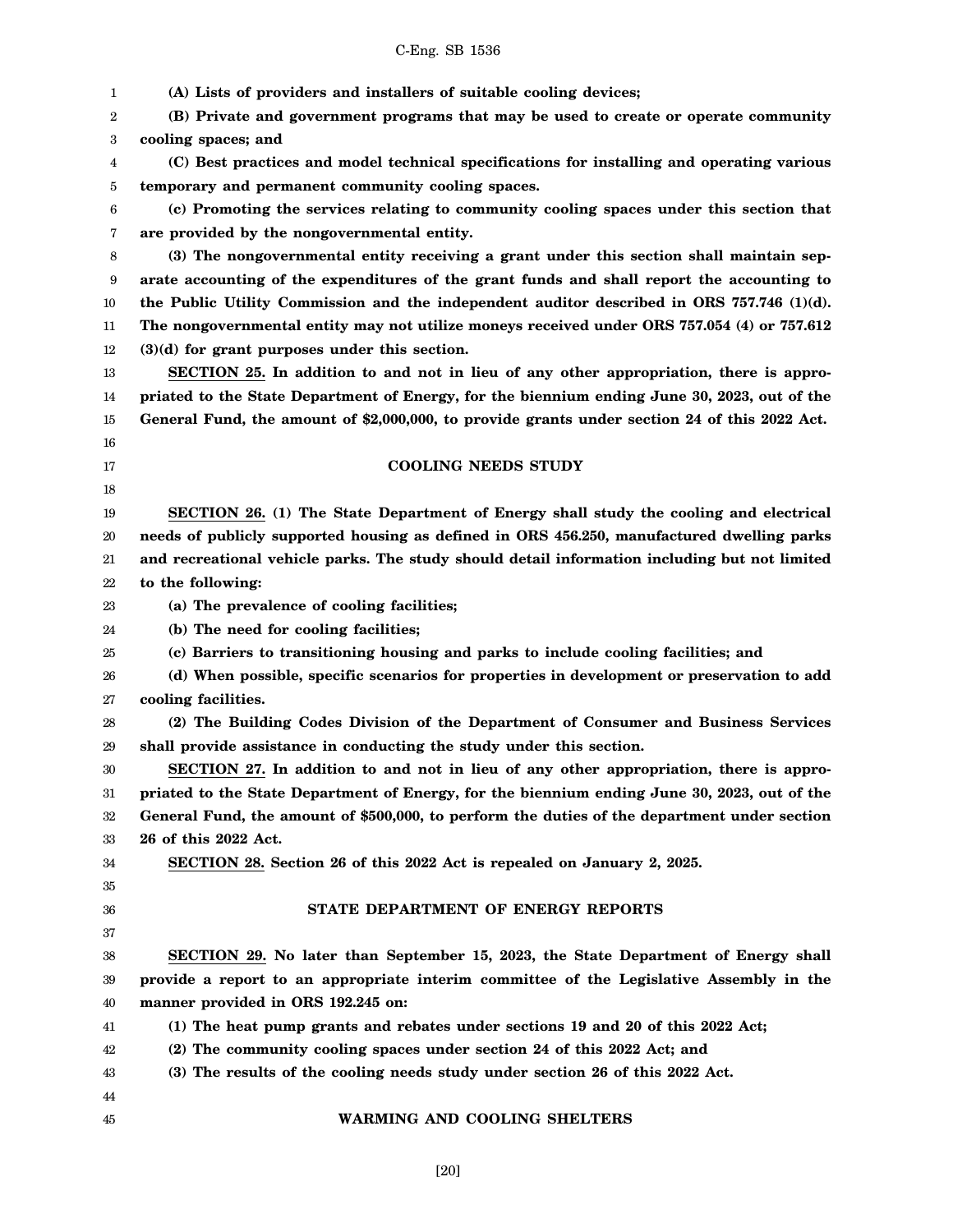1 2 3 4 5 6 7 8 9 10 11 12 13 14 15 16 17 18 19 20 21 22 23 24 25 26 27 28 29 30 31 32 33 34 35 36 37 38 39 40 41 42 43 44 **SECTION 30.** ORS 431A.410 is amended to read: 431A.410. (1) As used in this section, "smoke filtration system" means an air filtration system capable of removing particulates and other harmful components of wildfire smoke in a public building. (2) In consultation and coordination with the Oregon Health Authority, the Department of Human Services shall establish and implement a grant program that allows local governments to: (a) Establish emergency [*clean air*] shelters **for clean air, warming or cooling**. (b) Equip public buildings with**: (A)** Smoke filtration systems so the public buildings may serve as cleaner air spaces during wildfire smoke and other poor air quality events. **(B) Warming or cooling facilities so the public buildings may serve as temperate spaces during dangerously hot or cold conditions.** (3) The department shall require grantees to provide access to the [*clean air*] shelters at no charge. **(4) Warming or cooling shelters or facilities receiving grants under this section shall notify the 2-1-1 system provided for in ORS 403.400 to 403.430, regarding the shelter's location and capacity and shall keep the corporation updated with the shelter's hours and dates of operation. SECTION 30a. If Senate Bill 1533 becomes law, section 1, chapter \_\_\_, Oregon Laws 2022 (Enrolled Senate Bill 1533) (amending ORS 431A.410), is repealed and ORS 431A.410, as amended by section 30 of this 2022 Act, is amended to read:** 431A.410. (1) As used in this section[*,*]**: (a) "Public education provider" has the meaning given that term in ORS 326.545. (b)** "Smoke filtration system" means an air filtration system capable of removing particulates and other harmful components of wildfire smoke in a public building. (2) In consultation and coordination with the Oregon Health Authority, the Department of Human Services shall establish and implement a grant program that allows local governments**, public education providers and federally recognized Indian tribes in Oregon** to: (a) Establish emergency [*shelters for clean*] **spaces that provide cleaner** air, warming or cooling. (b) Equip public buildings with: (A) Smoke filtration systems so the public buildings may serve as cleaner air spaces during wildfire smoke and other poor air quality events. (B) Warming or cooling facilities so the public buildings may serve as temperate spaces during dangerously hot or cold conditions. (3) The department shall require grantees to provide access to the [*shelters*] **spaces** at no charge. (4) Warming or cooling [*shelters*] **spaces** or facilities receiving grants under this section shall notify the 2-1-1 system provided for in ORS 403.400 to 403.430, regarding the [*shelter's*] **space's** location and capacity and shall keep the corporation updated with the [*shelter's*] **space's** hours and dates of operation. **SECTION 31.** ORS 431A.412 is amended to read: 431A.412. The Department of Human Services is the lead state agency for clean air**, warming and cooling** shelter operations. The department shall:

45 (1) Consult and collaborate with the Oregon Health Authority to align practices for voluntary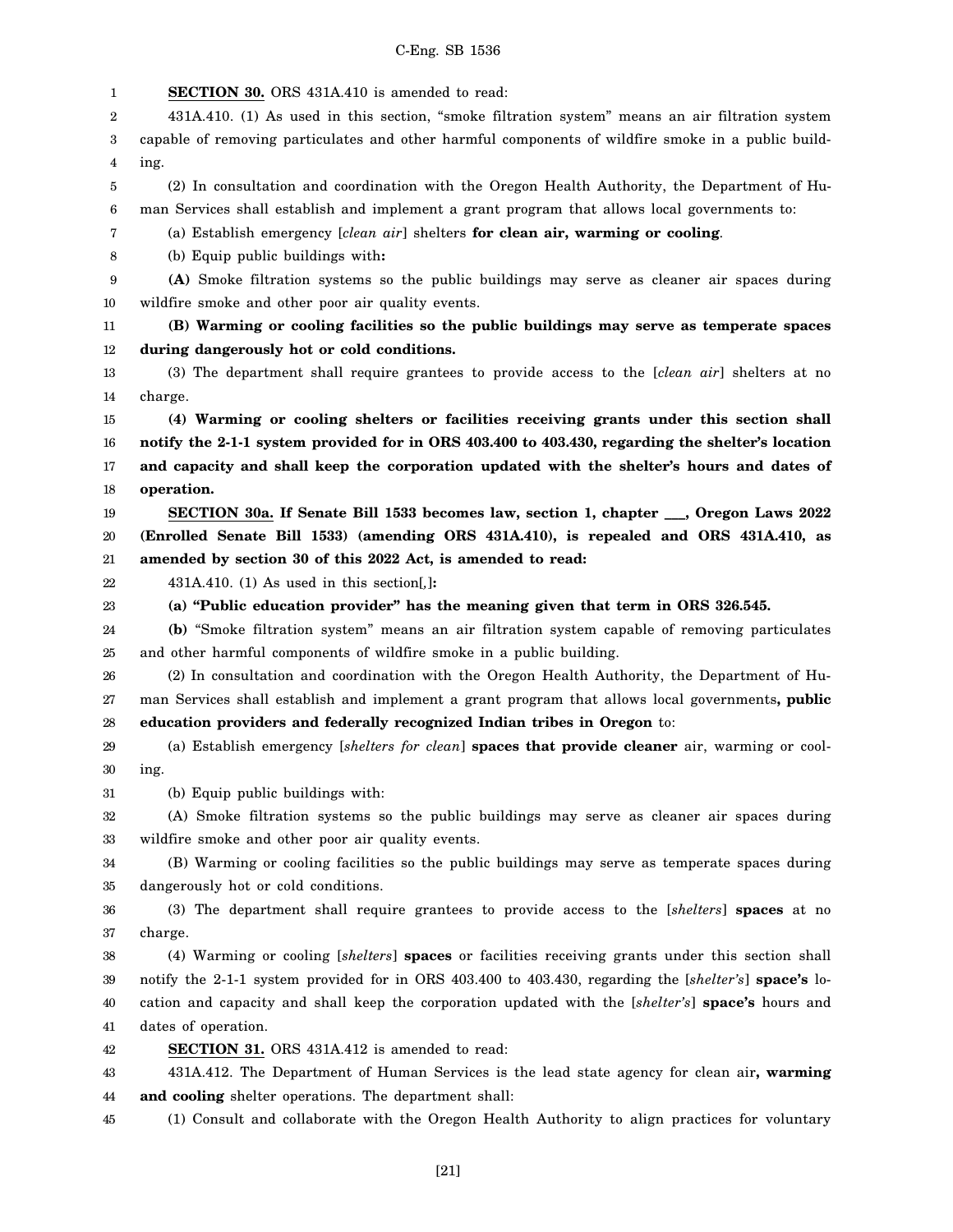1 2 3 4 5 6 7 8 9 10 11 12 13 14 15 16 17 18 19 20 21 22 23 24 25 26 27 28 29 30 31 32 33 34 35 36 37 38 39 40 41 42 43 44 45 evacuations and emergency sheltering operations. (2) Coordinate with the authority in setting priorities for awarding grants described in ORS 431A.410. (3) Provide support to local agencies that take lead roles in operating and planning [*clean air*] shelters in the local agencies' jurisdictions. **SECTION 31a. If Senate Bill 1533 becomes law, section 1a, chapter \_\_\_, Oregon Laws 2022 (Enrolled Senate Bill 1533) (amending ORS 431A.412), is repealed and ORS 431A.412, as amended by section 31 of this 2022 Act, is amended to read:** 431A.412. **(1) As used in this section, "public education provider" has the meaning given that term in ORS 326.545. (2)** The Department of Human Services is the lead state agency for [*clean air, warming and cooling shelter operations*] **operating spaces that provide cleaner air, warming or cooling**. The department shall: [*(1)*] **(a)** Consult and collaborate with the Oregon Health Authority to align practices for voluntary evacuations and emergency sheltering operations. [*(2)*] **(b)** Coordinate with the authority in setting priorities for awarding grants described in ORS 431A.410. [*(3)*] **(c)** Provide support to **the** local agencies**, public education providers and federally recognized Indian tribes in Oregon** that take lead roles in operating and planning [*shelters in the local agencies' jurisdictions*] **spaces that provide cleaner air, warming or cooling**. **SECTION 32. In addition to and not in lieu of any other appropriation, there is appropriated to the Department of Human Services, for the biennium ending June 30, 2023, out of the General Fund, the amount of \$2,000,000, to provide grants for emergency shelters or facilities that include warming or cooling under ORS 431A.410 (2)(a) or (b)(B). SECTION 32a.** If Senate Bill 1533 becomes law, section 32 of this 2022 Act is amended to read: **Sec. 32.** In addition to and not in lieu of any other appropriation, there is appropriated to the Department of Human Services, for the biennium ending June 30, 2023, out of the General Fund, the amount of \$2,000,000, to provide grants for emergency [*shelters*] **spaces** or facilities that include warming or cooling under ORS  $431A.410$  (2)(a) or (b)(B). **HEALTHY HOMES PROGRAM SECTION 33.** ORS 431A.400 is amended to read: 431A.400. (1) As used in this section: (a) "Eligible entity" means a: (A) Local government as defined in ORS 174.116; (B) Local housing authority; (C) Nonprofit organization; (D) Federally recognized Indian tribe in Oregon; **(E) Indian health center;** [*(E)*] **(F)** Coordinated care organization as defined in ORS 414.025; [*(F)*] **(G)** Community action agency as described in ORS 458.505; [*or*] [*(G) Program administered by:*] **(H) Manufactured dwelling park nonprofit cooperative as defined in ORS 62.803;** [*(i)*] **(I)** An electric [*company*] **utility** as defined in ORS 757.600; or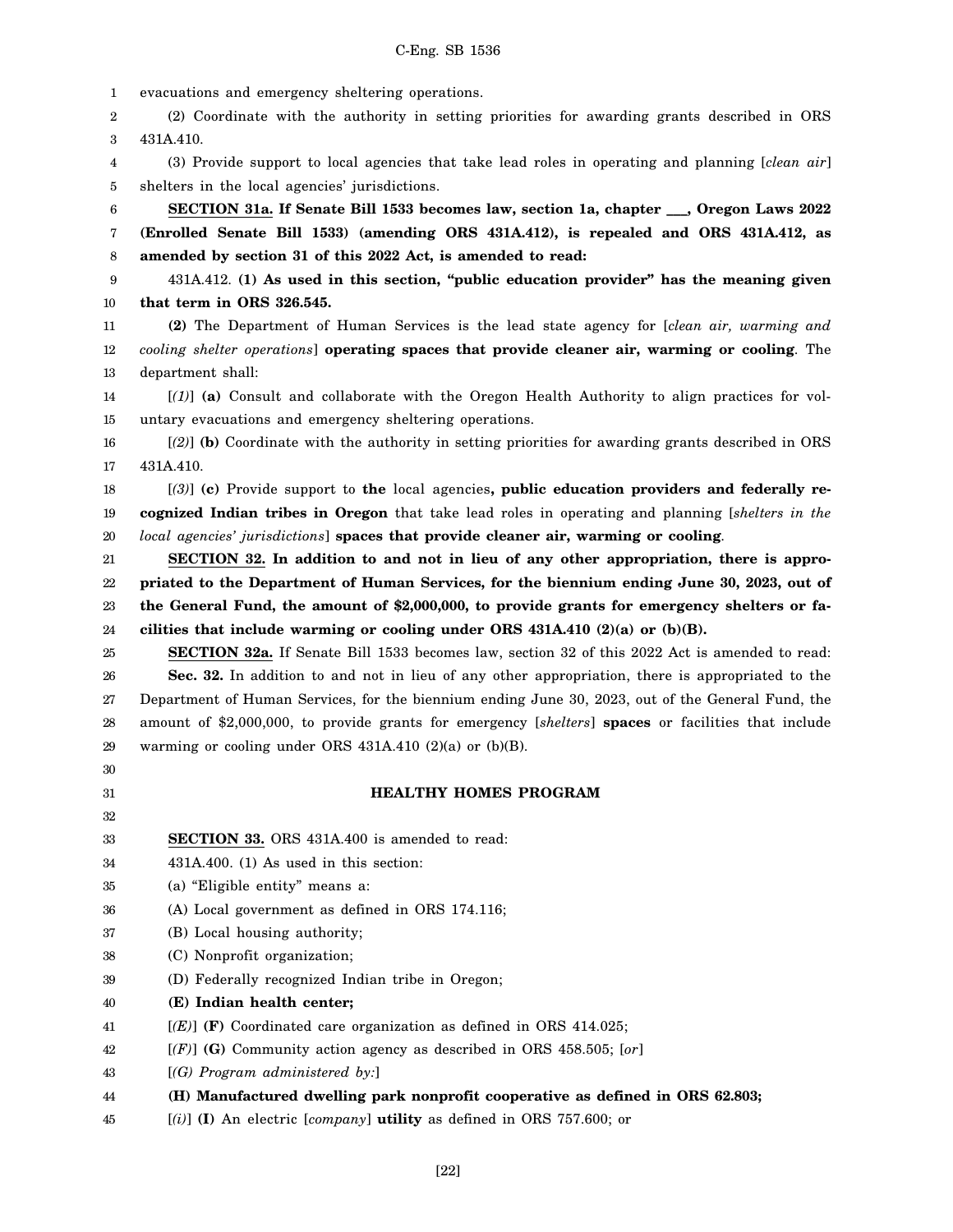1 [*(ii)*] **(J)** A natural gas utility as defined in ORS 757.392.

2 3 4 (b) "Environmental justice factor" means a circumstance or condition that impacts a community's ability to achieve a balance of health, economic or environmental benefits and burdens or that impacts a community's ability to participate in public processes.

5 6 (c) "Grant program recipient" means an eligible entity that has been awarded a grant from the Oregon Health Authority under this section.

7 8 9 (d) "Landlord" means a landlord, as defined in ORS 90.100, that meets eligibility criteria for a loan, grant or other financial assistance under the Healthy Homes Program as determined by the authority.

10 11 (e) "Low income household" means a household having an income equal to or below 80 percent of the area median family income as determined by the authority.

12 13 14 (f) "Nonprofit organization" means an organization or group of organizations that is described in section  $501(c)(3)$  of the Internal Revenue Code and is exempt from income tax under section  $501(a)$ of the Internal Revenue Code.

15 (g) "Repair and rehabilitation" includes actions that:

16 (A) Maximize energy efficiency of residences;

17 (B) Extend the usable life of residences; or

18 (C) Improve the health and safety of the occupants of residences, including:

19 (i) Radon abatement;

20 (ii) Lead abatement;

21 (iii) Mold and mildew abatement;

22 23 (iv) Installation of a smoke filtration system, an air purification system or ventilation or reduction of pathways for air infiltration;

24 (v) Removal of asthma or allergen triggers;

25 (vi) Structural or safety improvements that increase accessibility or visitability;

26 (vii) Improvements that make homes more fire resistant; [*and*]

27 (viii) Structural or safety improvements that promote seismic resiliency[*.*]**;**

28 29 **(ix) Improvements that reduce the reflection of heat on or around the home, including improvements related to trees, vegetation, green roofs or cool roofs; and**

30 31 **(x) Electrical upgrades that improve the safety of the home or support or enable the use of energy efficiency upgrades such as heating or cooling devices.**

32 33 34 35 (h) "Residence" means a dwelling that is intended for occupation by a single family and is occupied by one or more individuals who are members of a low income household as the individuals' principal residence, including a site-built home, manufactured home, residential trailer, mobile home, condominium unit or unit within multifamily housing.

36 37 38 (i) "Smoke filtration system" means a residential air filtration system that meets minimum efficiency standards, as determined by the authority, for the removal of particulates and other harmful substances generated by wildfires.

39 40 41 42 (2) The Healthy Homes Program is established within the Oregon Health Authority. The purpose of the program is to provide grants to eligible entities that provide financial assistance to persons in low income households to repair and rehabilitate their residences and to landlords to repair and rehabilitate dwelling units inhabited by low income households.

43 44 (3) To be eligible to receive grants from the Healthy Homes Program, an eligible entity must establish that it:

45 (a) Serves or represents:

[23]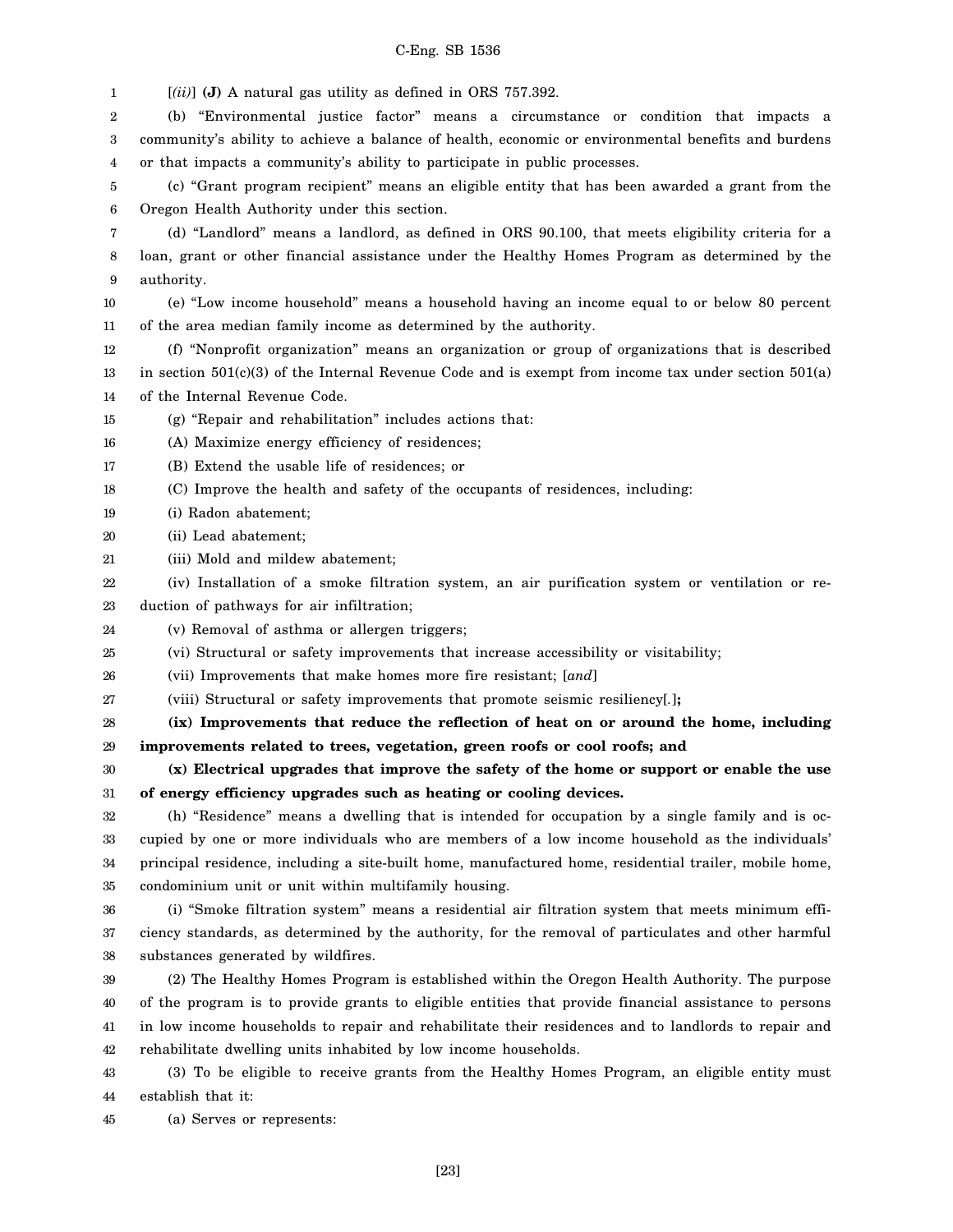1 2 3 4 5 6 7 8 9 10 11 12 13 14 15 16 17 18 19 20 21 22 23 24 25 26 27 28 29 30 31 32 33 34 35 36 37 38 39 40 41 42 43 44 (A) Communities with high concentrations of low income households; or (B) Communities impacted by environmental justice factors, including but not limited to: (i) Areas with above-average concentrations of historically disadvantaged households or residents with low levels of educational attainment, areas with high unemployment, high linguistic isolation, low levels of homeownership or high rent burden or sensitive populations; (ii) Areas disproportionately affected by environmental pollution and other hazards that can lead to negative public health effects, exposure or environmental degradation; or (iii) Other environmental justice factors as determined by the authority. (b) Has the capacity to administer grant funds received under this section. (c) Is able to comply with the requirements of all state and federal laws, rules and regulations. (4)(a) The authority shall adopt by rule processes for eligible entities to apply to receive grants from the Healthy Homes Program. The processes may include a request for proposals. (b) The authority may adopt by rule: (A) Standards for repair and rehabilitation activities conducted by low-income households; (B) Standards for repair and rehabilitation activities conducted by landlords; (C) Additional requirements for landlords who receive program funds; and (D) Provisions for the allocation of program funds including but not limited to allocations for types of eligible entities, types of recipients, types of housing and regions of this state. (c) The authority, in consultation with the Governor's Policy Advisor for Economic and Business Equity, may establish by rule standards for the work performed using grants from the program to be performed by disadvantaged business enterprises, minority-owned businesses, woman-owned businesses or businesses that service-disabled veterans own, as those terms are defined in ORS 200.005. (5) Upon being awarded a grant under this section, the grant program recipient shall enter into an agreement with the authority that contains provisions that: (a) Indicate the purposes for which the grant funds may be used; (b) Prohibit the grant program recipient from using more than 15 percent of grant funds for administrative expenses and program delivery costs; (c) Include the repayment provisions set forth in subsection (6) of this section; (d) Permit the authority to conduct audits and investigations of the grant program recipient regarding the purposes for which grant funds have been used; and (e) Require the grant program recipient to provide reports as set forth in subsection (7) of this section. (6) A grant program recipient must repay to the authority, in whole or in part, grant funds received under this section to the extent that: (a) The grant program recipient does not use the grant funds in accordance with the provisions of the grant agreement executed between the authority and the grant program recipient under subsection (5) of this section; or (b) The Director of the Oregon Health Authority determines that the grant program recipient must repay all or part of the grant funds on grounds of misappropriation, fraud or similar reasons after auditing or investigating the grant program recipient's operations and conducting a contested case hearing under ORS 183.413 to 183.470. (7) A grant program recipient shall report to the authority by June 30 of each year concerning the status and use of grant funds received under this section. The report required under this section may not disclose the personal information of the recipients of loans, grants or other financial as-

45 sistance under the Healthy Homes Program. The report must include: